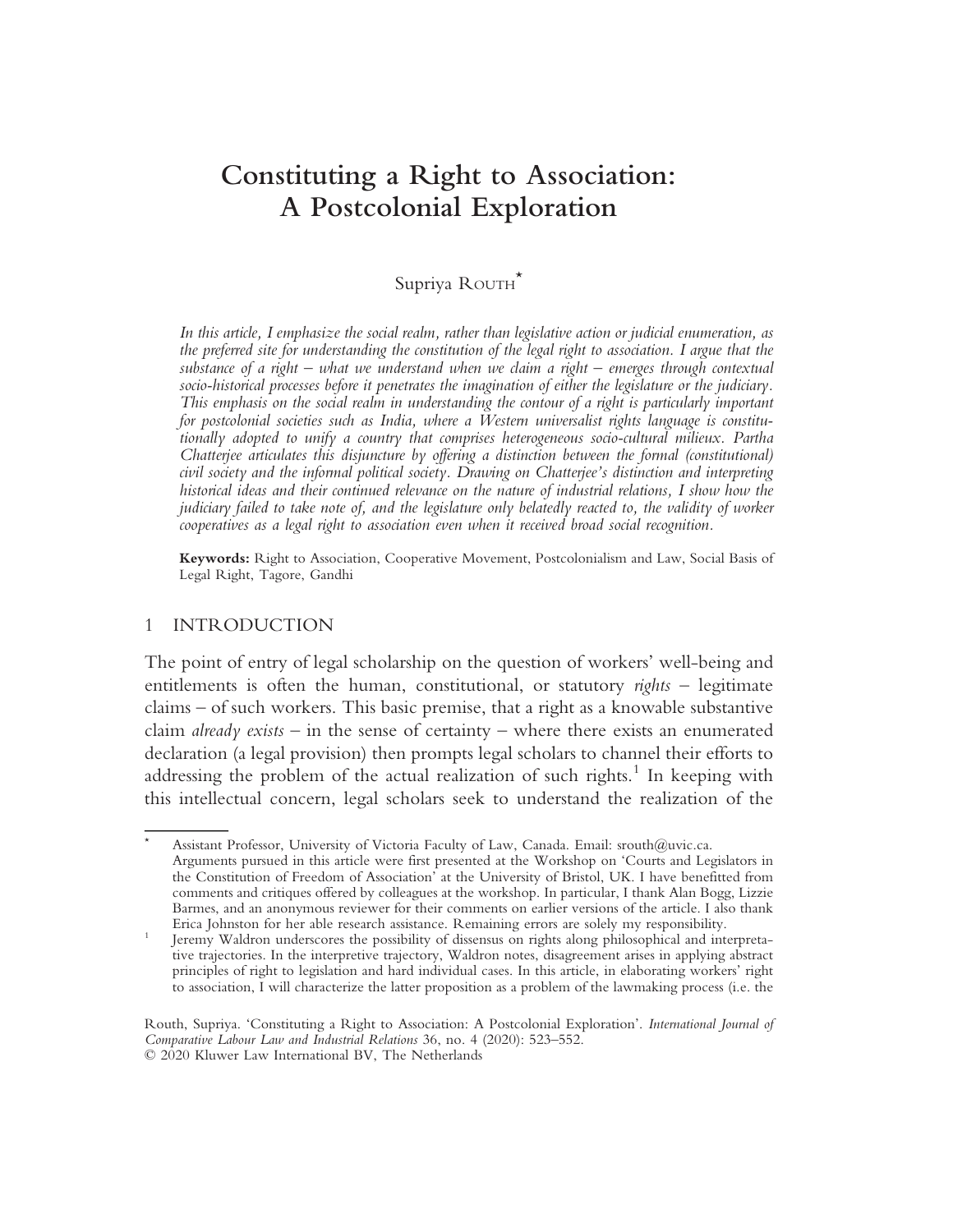right to association from two strategic perspectives: first, judicial enforcement, and second, legislative entitlement. While the judicial enforcement strategy emphasizes the strengths of the judicial authority in (re-)legitimizing and outlining the contours of the right to association, the legislative entitlement enterprise builds on the inherent strengths of the lawmaking process, including stakeholder participation and detailed institutional enumeration in actual realization of the right.<sup>2</sup>

In this article, I pursue a third realm of inquiry – not unrelated to the above two – for exploring the right to association in pragmatic terms regarding its content, and relatedly, its actual realization in specific contexts. Drawing on specific instances and mindful of the political nature of the right to association, I argue that the proper locus for analysing the 'constitution' of the right – the process of 'composing' the right – is the socio-historical processes through which the different components of the right take shape before it permeates the imagination of the legislature or the judiciary. Unlike the individual-focused labour rights, the right to association is meaningless if it is not exercised alongside other rights. It is a socially embedded right to engage in the political process. Due to the inherently political nature of the right, the authenticity of the lawmaking process, that is, the historical process of constituting the right in practical terms, must lie in its sociolegal evolution, rather than its formal institutional-legal validation.

A shift in emphasis from judicial or legislative validation to contextual sociocultural authentication of the right to association also helps to reconceptualize the idea of the right as a constitutive process, not merely an enumerated certainty. This move, shifting the analytical focus from a top-down legalistic lens to a bottom-up sociohistorical conceptualization, underlines the socio-cultural heterogeneity in the constitution of the right, thus problematizing the universalizing – and homogenizing – pull of the right to association. By the constitution of the right to association, I mean the socio-cultural processes through which the very idea of association as a fundamental legitimate claim is composed, its components deciphered, its institutions clarified, and the framework and limits of its operationalization determined. This approach to understanding the constitution of the right to association is particularly consequential in the context of postcolonial societies such as India, which are often the site of contrasting legitimacies. While the formal institutional (constitutional or statutory) legitimacy remains an important source of social ordering, social conduct often derives

process of making of a right), rather than its interpretation. See Jeremy Waldron, The Core of the Case Against Judicial Review, 115(6) Yale L. J. 1346, 1366–1367 (2006).

See e.g. Grégoire Webber et al., Legislated Rights: Securing Human Rights Through Legislation (Cambridge University Press 2018); Judy Fudge, Constitutionalizing Labour Rights in Canada and Europe: Freedom of Association, Collective Bargaining, and Strikes, 68 Current Legal Prob. 267 (2015); Harry Arthurs, The Constitutionalization of Employment Relations: Multiple Models, Pernicious Problems, 19(4) Soc. & Legal Stud. 403, 405–406, 411–414 (2010); Alan Bogg, Subsidiary or Freedom of Association? A Perspective from Labor Law, 61(1) Am. J. Jurisprudence 143, 159–172 (2016).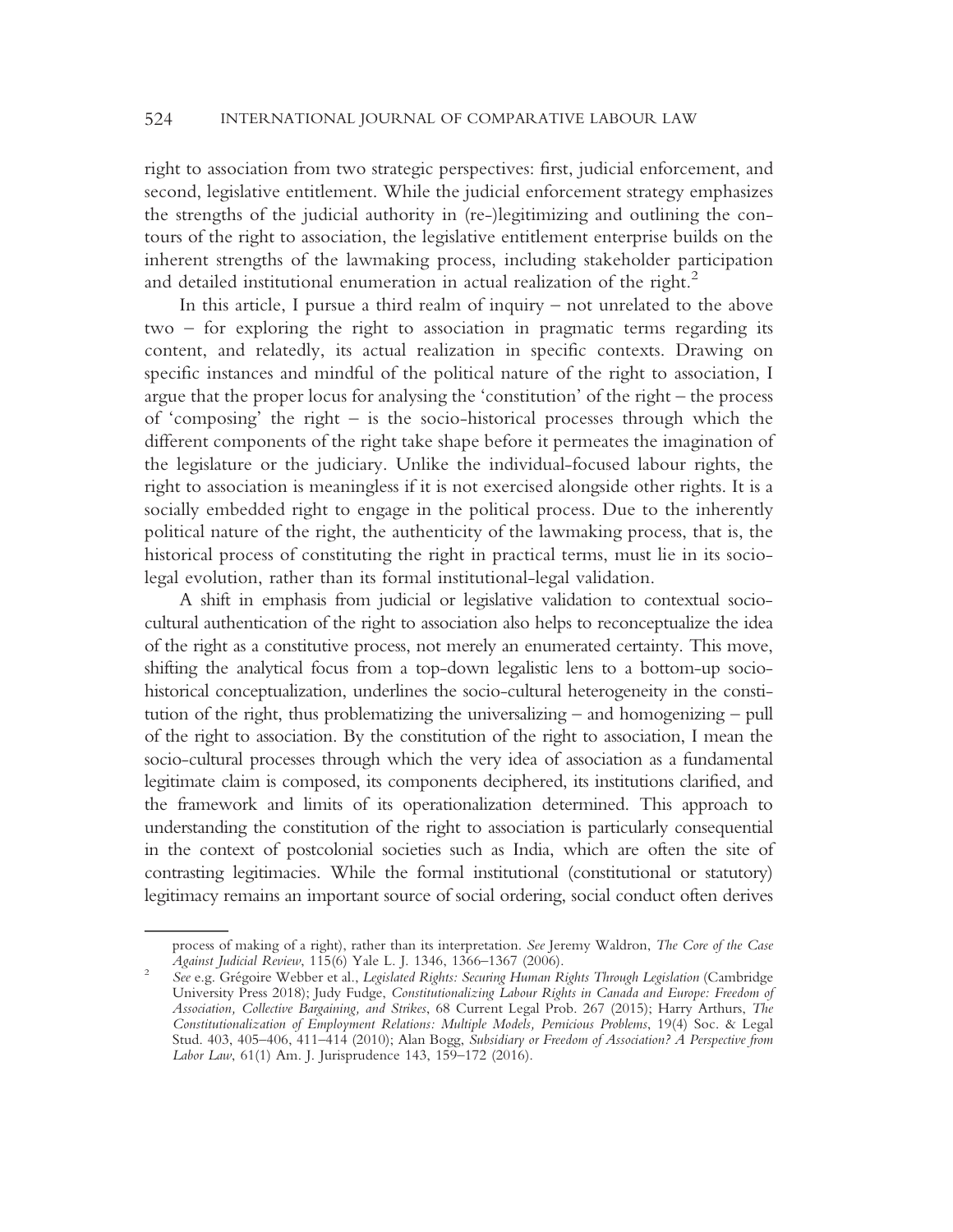its legitimacy from customary ideas and practices that may have been institutionally marginalized or disregarded. Unless these contrasting legitimacies are recognized and articulated through an integrated narrative, both the idea of the right to association and its social relevance will remain obscure. Thus, adopting a postcolonial lens to evaluate the lawmaking process – the process of making the right to association  $-1$  trace the historical-cultural context of cooperatives as workers' associations and the subsequent constitutional enumeration of the right to cooperative societies in India.

In the next part (Part 2), in setting the tenor of the article, I explain the centrality of the socio-historical process in the making of a right and note how such an understanding of the right to association is particularly important for postcolonial societies such as India. In Part 3, following the lineage of postcolonial theorizing, I elaborate the idea of political society, as offered by the political theorist and anthropologist Partha Chatterjee, to contrast the validity of demands made by non-industrial workers (informal workers) in India from the legitimacy of the formal constitutional or legal order (of Western heritage). I also examine the historical-cultural ideas and practices that offer the bases of validity in formulating the claims of non-industrial workers. Drawing on the ideas discussed in Part 3, I examine the evolution of the institutional structure of cooperatives and its formal legal validation (in Part 4), before analysing its continued relevance in pursuing the claims of non-industrial workers (in Part 5). In Part 6, I note how the sociocultural-historical constitutive process of a right to association manages to coalesce into the formal justiciable constitutional safeguard of the 'right to form co-operative societies' in India. In conclusion, I revisit the pertinence of the contextual socio-historical analysis in examining the constitutive process of a right to association and propose directions for future research.

### 2 CONSTITUTING A RIGHT: A GENESIS STORY

The question of usefulness of a right – de facto realization of a legitimate claim – is inseparable from the inquiry into the constitution of such a right. By constitution, I mean the process of making of a right. This constituting process contributes to the eventual meaning that a right comes to acquire: the meaning that we understand when we assert that there is an enforceable 'right' to some specific claim. Construction of this meaning, that is, the different components of a right, is generally explained as legislative creation or judicial interpretation. However, there is a third realm, where a right emerges and consolidates through sociohistorical processes before it penetrates the imagination of the legislator or the judge. Unless these socio-historical constitutive processes of a right are understood and integrated into the juridical imagination, there will be a disconnect between rights-in-action and rights-in-legal-imagination. In this situation, juridical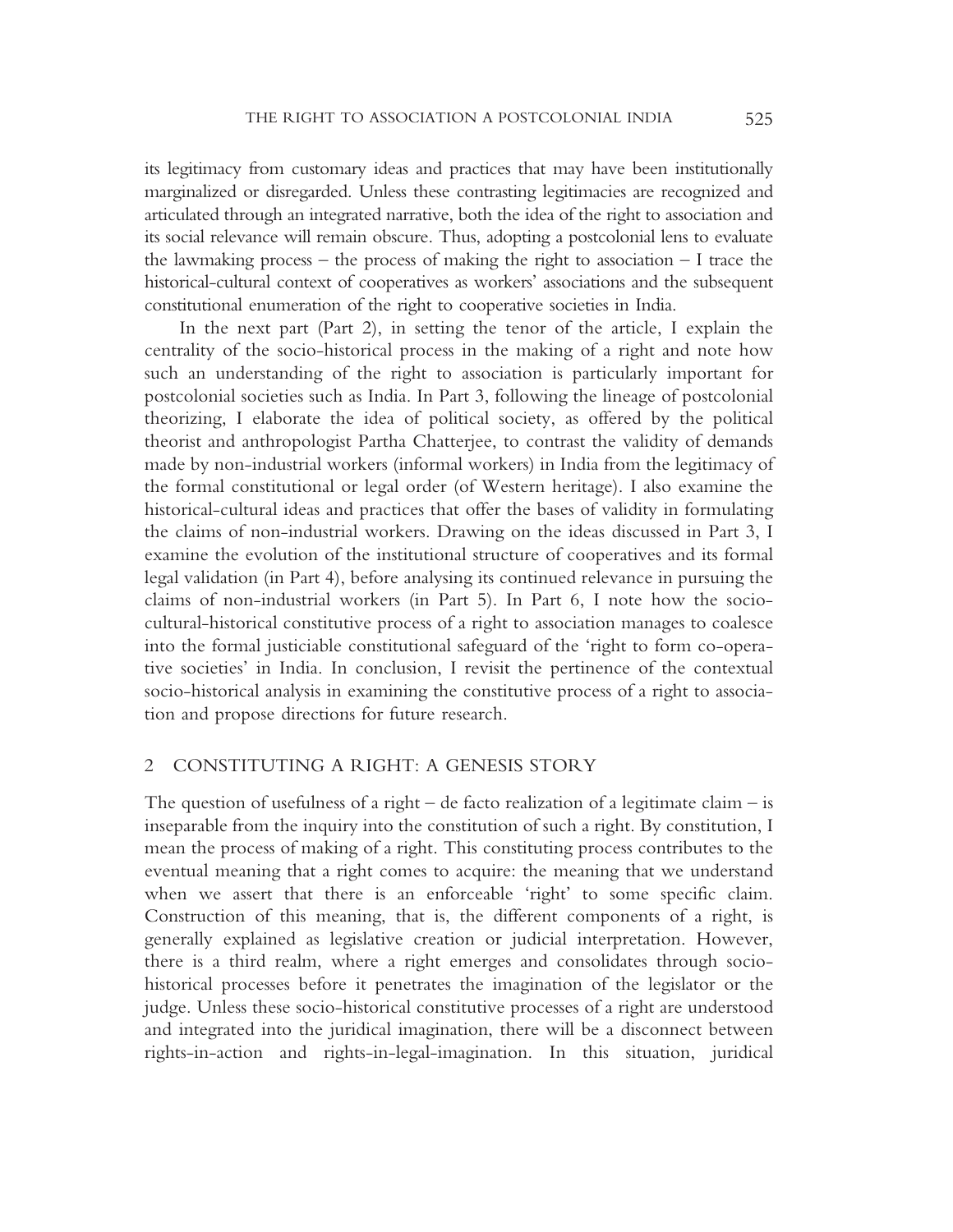articulation of a right might hinder the realization of the right even when the intention of the juridical institutions is the opposite.

The case of the right to association of non-industrial informal workers in India offers an illustration of the above thesis. Although it has often been difficult for informal workers, particularly those whose working arrangements do not conform to the industrial employment model, to have their right to association in the form of a trade union recognized, $3$  trade unions are not the only legal form assumed by informal workers' collective action. Informal workers also organize extensively as cooperative societies. While the use of cooperative societies as a front is old, pervasive, and legally consolidated, cooperative societies were juridically envisaged as (small-scale) business corporations in India before their constitutional enumeration as a right to association.<sup>4</sup> As I document in parts 4, 5, and 6, this constitutional enumeration is the culmination of an extended socio-historical process of imagining cooperatives primarily as expressions of collective action – legitimate claim to association – to undertake collaborative projects. However, before this constitutional enumeration, the judiciary failed to recognize cooperative societies as workers' associations and undermined workers' autonomy in the formation and working of cooperative societies.<sup>5</sup>

While it is the workers in their heterogeneous activities, not conforming to the industrial employment model, who recognized the strength of cooperatives as an expression of their right to association, the judicial 'interpretation' failed to envisage the right and the legislature offered a much delayed recognition of the right. This indicates that an important analytical space is lost if the constitution of a right through its socio-historical complexity is discounted in favour of an exclusively institutional-legalistic discourse on rights focusing on legislative action and judicial interpretation. The authenticity of a right as a legitimate claim is better assessed in its emergence and evolution through lived experiences, in particular, workers' lived experience in negotiating their livelihood concerns in all their contextual complexity. This focus in understanding the contours of a right is authentic because, irrespective of the juridical articulation of the constituents of a right and prescriptions for its realization, if this articulation fails to correspond to the lived experience of workers, it is the juridical articulation that loses its social validity, not the social legitimacy in asserting a valid claim as a right.

In his 1880 Lowell Institute Lectures in Boston, United States, in documenting the development of the common law, Oliver Wendell Holmes Jr perceptively

<sup>&</sup>lt;sup>3</sup> Ela R Bhatt, We Are Poor but So Many: The Story of Self-Employed Women in India 17-18 (Oxford University Press 2007); Supriya Routh, *Informal Workers' Aggregation and Law*, 17 Theoretical Inquiries in L. 283, 314 (2016).

See Art. 19 (1) (c), the Constitution of India, 1949.<br>See Daman Singh & Others v. State of Punjab & Others, 1985 SCR (3) 580.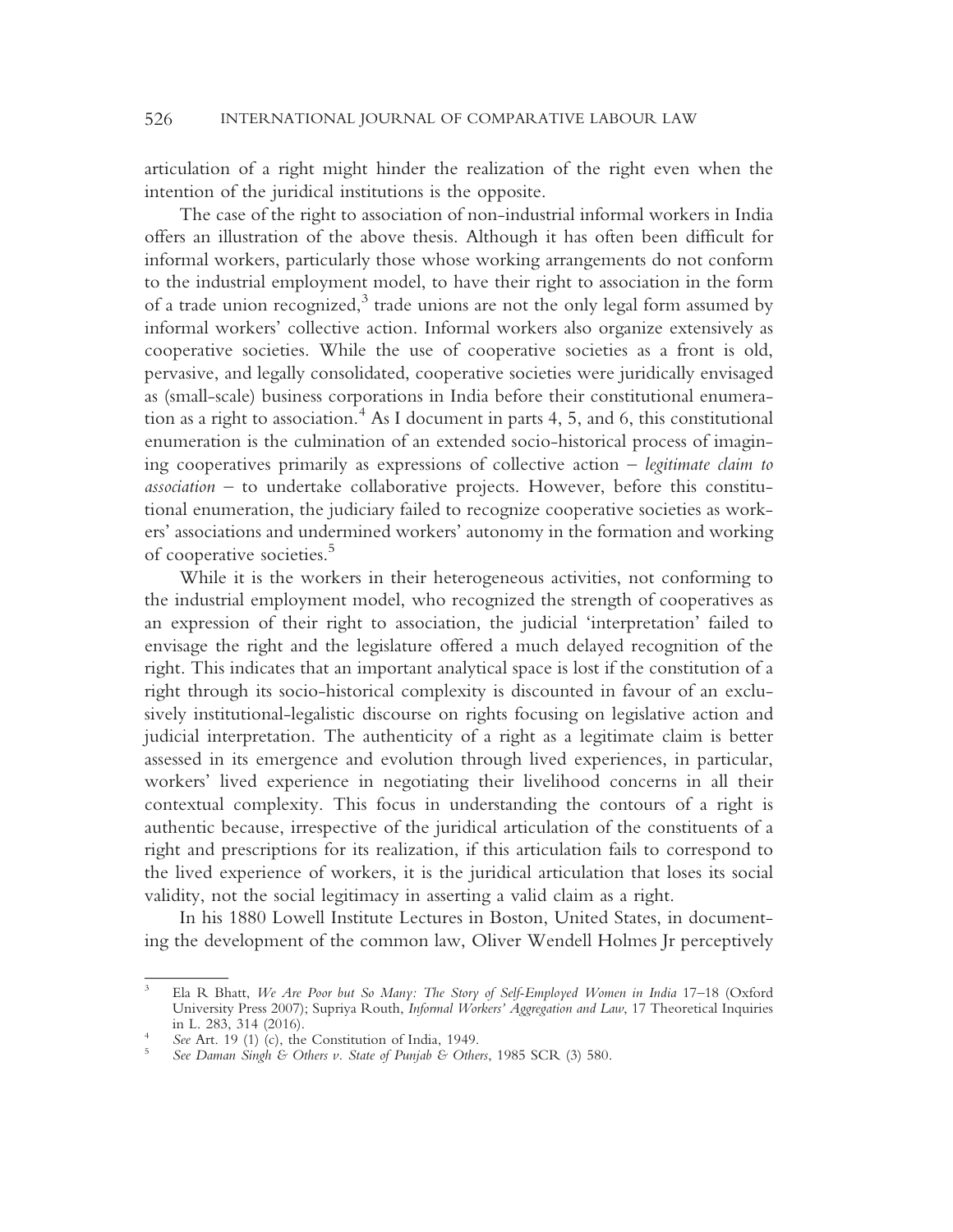(and famously) proclaimed, that '[t]he life of the law has not been logic: it has been experience'.<sup>6</sup> It might be useful to unearth the significance of this thesis, in Holmes' own words:

The law embodies the story of a nation's development through many centuries, and it cannot be dealt with as if it contained only the axioms and corollaries of a book of mathematics. In order to know what it is, we must know what it has been, and what it tends to become. We must alternately consult history and existing theories of legislation. But the most difficult labor will be to understand the combination of the two into new products at every stage. The substance of the law at any given time pretty nearly corresponds, so far as it goes, with what is then understood to be convenient; but its form and machinery, and the degree to which it is able to work out desired results, depend very much upon its past.<sup>7</sup>

The general thrust of Holmes' thesis is that even if some legal concepts and propositions seem obvious to us, their contour took a long time to evolve within specific socio-historical contexts, through the customs, beliefs, and needs of specific communities.8 The creation of substantive legal rules is tied to the social conditions in which they emerge, and their content, far from being fixed, evolved through complex social processes.<sup>9</sup> Thus, for a judge, which Holmes went on to become, what constitutes knowledge of the law is not its formal doctrine, or *a priori* postulates, but the history of its making.<sup>10</sup> Mere adherence to precedents and justifying them in a new context is a mechanical exercise (in mathematical axioms) unless judges are able to appreciate the components of a given law or right as emerging from broader social interaction. The very meaning of what it is to have a right – and how this right gradually manifests itself through the constraints and opportunities of concrete social conditions – is a dynamic making process of the right.

This making process of the right, in practical terms, is not statutory or judicial: it is better recognized as a somewhat organically-evolving social process of lived experience.<sup>11</sup> However, emphasizing the social lawmaking process is not to deny the important role played by the legislature and the judiciary in progressively specifying and nuancing different components of a right in a jargon familiar to legal institutions (such as, determining legal tests or apportioning entitlements and duties).<sup>12</sup> Thus,

<sup>6</sup> Oliver Wendell Holmes Jr, The Common Law vii, 3 (The Belknap Press of Harvard University Press 2009). Holmes Jr's own life, it is said, unfolded more as a lived experience, rather than a set of consistently logical episodes. See Noah Feldman, The Many Contradictions of Oliver Wendell Holmes, New York Times (28 May 2019), https://www.nytimes.com/2019/05/28/books/review/oliver-wen dell-holmes-stephen-budiansky.html (accessed 25 Apr. 2020).<br>
7 Holmes Jr, *supra* n. 6, at 3–4.<br>
<sup>8</sup> Ibid., at 4, 7.<br>
<sup>9</sup> Ibid., at 4–5, 7.<br>
<sup>10</sup> Ibid., at 35–36, 72–74.<br>
<sup>11</sup> Ibid., at 102.<br>
<sup>12</sup> Ibid.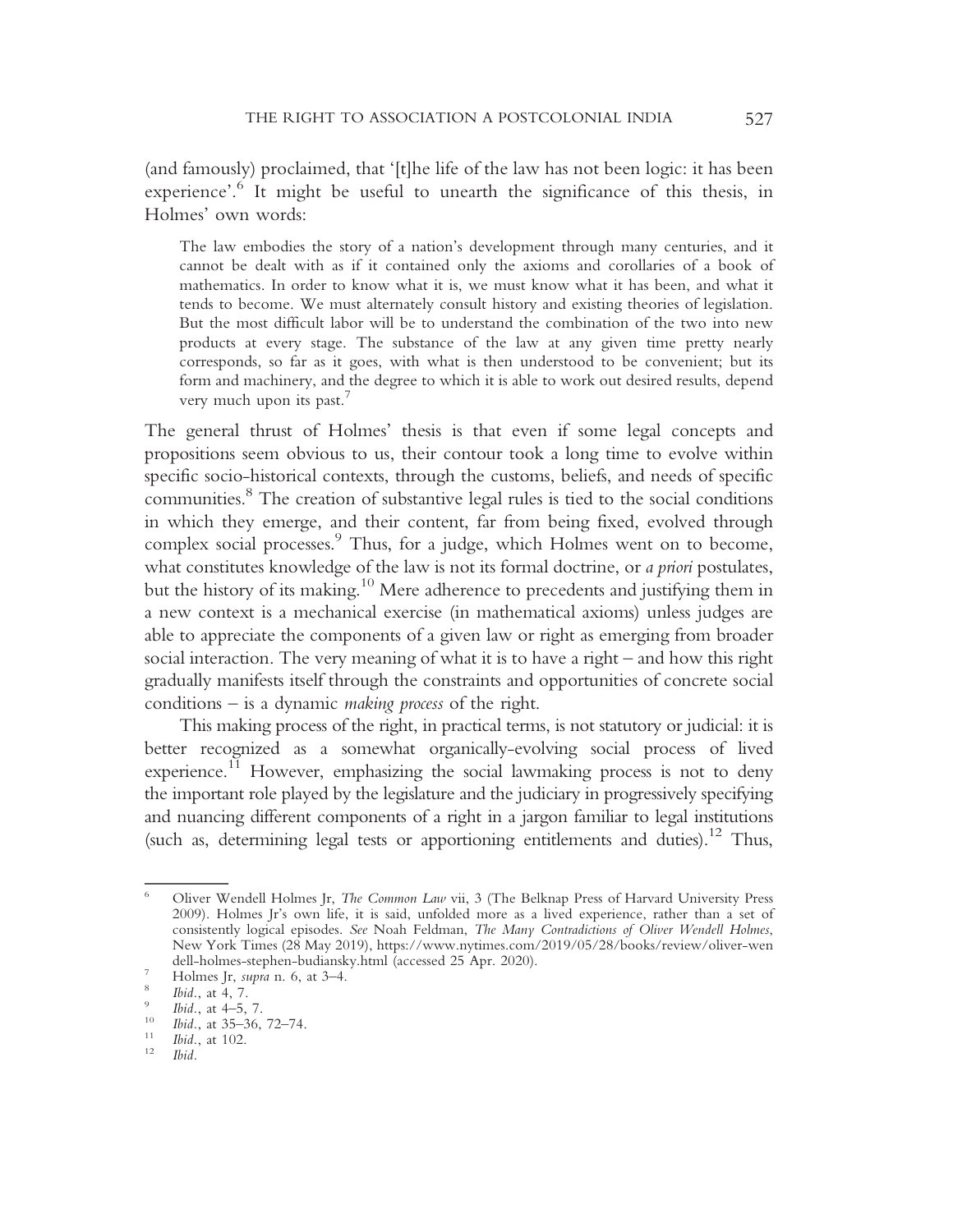although legislation and judicial opinion – to different degrees – remain the formal institutional apparatus in legally making a right, in the absence of lived experience, which constitutes the ontological foundation of such a right, none of the institutions are able to conceive of a right in its social complexity.

However, in assessing this organic socio-historical basis of a right, we need to begin by taking account of the history of the social rather than the history of the 'doctrine' or 'postulate' of the right. While the history of the social and that of the right might not always diverge, as I note (in the case of cooperative societies as collective action), there are circumstances where they do. This assessment of a right is not merely a problem of contextual interpretation: it is a conceptual issue capable of disturbing the ontological consensus about a right. For example, the idea of the right to association has a universalist postulate, an understanding originating in and consolidated by Western industrial democracies. This imagery of the right to association primarily identifies the right with autonomous trade unionism and collective bargaining in industrial relations. While an interpretation of this universalist understanding for specific contexts may adjust the contours of this imagery, it cannot alter the constitutive core of the imagery. Re-imagination of the right to association – or alternatively, imagination of a right to association – should begin with sui generis social history. We thus begin not with the postulate but with lived experience.

The significance of socio-political genealogy in constituting a right – a right to association – could be better assessed through an analysis of heterogeneous postcolonial societies such as India. The relationship between the Indian workforce and the state unfolds through two interrelated trajectories: first, through the constitutionally recognized universalistic industrial relations model whereby the state, predominantly the legislature and the judiciary, mediates the right-duty relationship between employees and employers; and second, through direct day-to-day negotiations between workers and various instrumentalities of the state, predominantly the government, wherein workers negotiate the authenticity of their claims with the government. It is this latter relationship that occupies the greater part of the labour relations space in India. In this space, the authenticity of workers' claims is not exclusively dependent on what is institutionally considered legitimate, but it emerges from socio-political ideals rooted in the society that may not always have legal-institutional backing. Following the Western model of the constitutional nation state, even though the political organization in postcolonial independent India is structured through the legal relationship between the civil society and the nation state, the idea of the civil society does not capture the range and breadth of the Indian population. Outside the constitutionally validated civil society-state relationship, there remains a concurrent 'legitimate' domain where citizens interact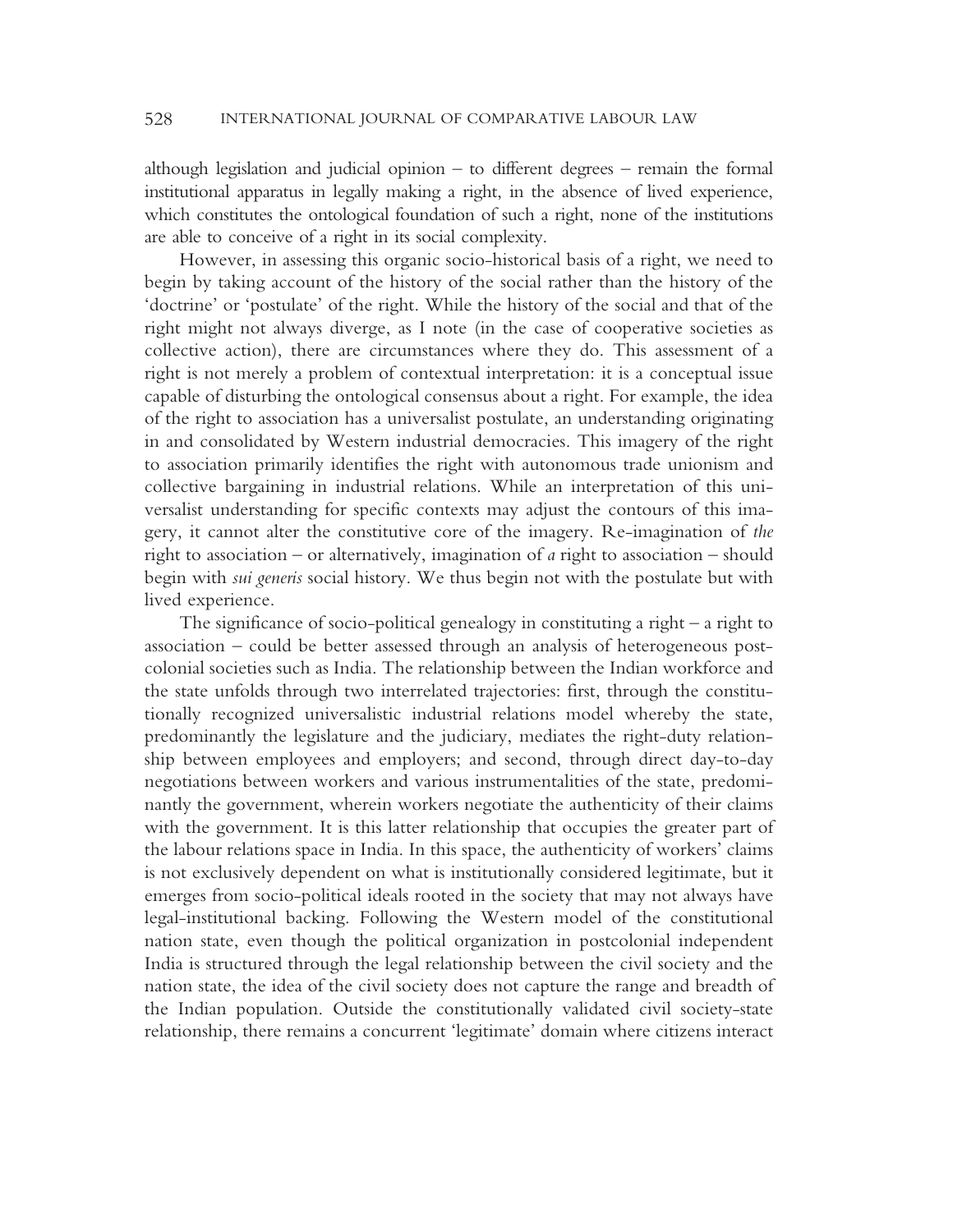with the state, complicating the nature of labour relations in the country. I discuss this unique nature of postcolonial Indian society in the following part.

# 3 INDUSTRIAL RELATIONS IN THE POLITICAL SOCIETY: THE APPEAL OF TRUSTEESHIP & COOPERATION

Chatterjee notes that democratic institutions in the postcolonial world, particularly in India, evolved by means of a different sequence from that of European and North American societies. Whereas in the West the idea of citizenship gradually evolved through the processes and institutions of civic rights (in civil society) to political rights (in the nation state) to social rights (in the welfare state), in postcolonial states, welfare entitlements (that is, social rights) predate political rights, particularly when there are long histories of colonialism.13 Although many of the independence movements in Asia and Africa were centred on the claim to republican citizenship and the accompanying political rights, the urgent need to overcome poverty and social backwardness meant that the newly independent 'developmental state' almost always took precedence over the nation state-citizen relationship.<sup>14</sup>

Chatterjee suggests that because of this history of postcolonial states, democratic politics in postcolonial states cannot be explained either by means of the (somewhat) universally accepted civic nationalism or global cosmopolitanism.<sup>15</sup> He argues that the universal narrative of nationalism and global cosmopolitanism both produce domestic asymmetries by privileging certain (universal) institutional forms of modern democracy and are therefore unable to capture the heterogeneity of postcolonial states. In his view, in postcolonial states, democratic politics follows two simultaneous trajectories: first, as a relationship between the formal civil society-universal citizenship and the constitutional nation state, and second, by means of 'governmental systems', that is, through the relationship between government (welfare) policies and populations (groups of populations).<sup>16</sup>:

Chatteriee notes:

<sup>&#</sup>x27;In South Asia, for instance, the classification, description and enumeration of population groups as the objects of policy relating to land settlement, revenue, recruitment to the army, crime prevention, public health, management of famines and droughts, regulation of religious places, public morality, education, and a host of other governmental functions has a history of at least a century and half before the independent nation-states of India, Pakistan, and Ceylon were born. The colonial state was what Nicolas Dirks has called an "ethnographic state." Populations there had the status of subjects, not citizens. Obviously, colonial rule did not recognize popular sovereignty' (internal citations deleted). Partha Chatterjee, The Politics of the Governed: Reflections on Popular Politics in Most of the World 36–37 (Columbia University Press 2004). Also see Partha Chatterjee, Lineages of Political Society: Studies in Postcolonial Democracy 12–13 (Columbia University Press 2011).

Postcolonial Democracy 14 (Chatterjee, The Politics, supra n. 13, at 37.<br>
15 Ibid., at 4, 23. 16 Ibid., at 3–4; Chatterjee, Lineages, supra n. 13, at 13–15.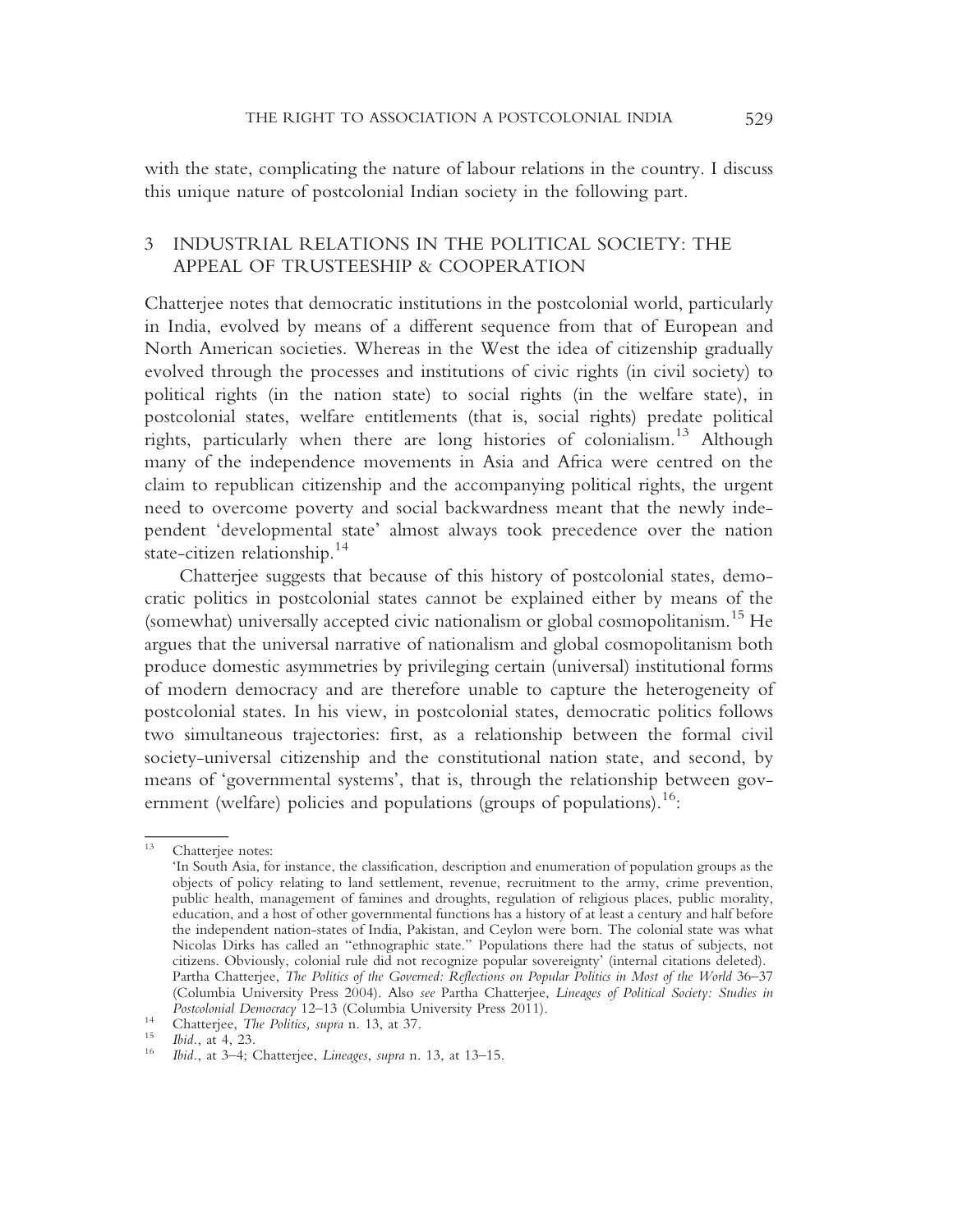[T]he classical idea of popular sovereignty, expressed in the legal-political facts of equal citizenship, produced the homogeneous construct of the nation, whereas the activities of governmentality required multiple, cross-cutting and shifting classifications of the population as the targets of multiple policies, producing a necessarily heterogeneous construct of the social.<sup>17</sup>

This disjuncture between the ideal and the real in postcolonial societies leaves certain spaces of democratic engagement undertheorized at best and misunderstood at worst. Chatterjee contends that the second of the two trajectories, the governmental system, constitutes a 'different domain of politics'.<sup>18</sup> In contrast to civil society (in the nation state), he prefers to call it the political society.<sup>19</sup> Whereas civil society is constructed through the constitutional state and law, the political society largely remains outside this construction.<sup>20</sup>

In the postcolonial Indian state, Chatterjee notes, it is only a small section of the population that interacts with the state within the formal constitutional parameters created by the industrial capitalist state.<sup>21</sup> The most significant part of the citizens' political relationship with the state is established by means of their engagement with various governmental agencies seeking to promote the wellbeing of the different groups of the population.<sup>22</sup> However, the distinction between civil and political society is neither categorical nor exclusionary. Rather, in the context of Chatterjee's theorization, this distinction suggests the different, but entangled, manners of political engagement pursued by a small minority of the population employing the conceptual categories and institutions of the constitutional state, and the large majority adopting a range of political strategies that are not always bound by such conceptual categories.<sup>23</sup>

The domain where the political society can be traced prominently in India is in the political-economic domain of informal economic activities, which remains largely outside the mainstream industrial relations model. Much like its colonizers, after political independence India adopted the industrial model of economic development and distributive justice, in continuation of the colonial modernization project. After independence, the difference between the colonial state and the (administratively) postcolonial state was marked only by the change in the ruling elite. Post-independence, a Western-educated national elite decided in favour of the same political order replicating European institutions of governance and

<sup>&</sup>lt;sup>17</sup> Chatterjee, *The Politics, supra* n. 13, at 37.<br>
<sup>18</sup> *Ibid.*, at 38.<br>
<sup>19</sup> *Ibid.*, at 37–38.<br>
<sup>20</sup> *See* Nick W Barber, *The Principles of Constitutionalism* 123 (Oxford University Press 2018).<br>
<sup>21</sup> Chatterjee, *T* 

<sup>&</sup>lt;sup>22</sup> Chatterjee, *The Politics, supra* n. 13, at 38.<br><sup>23</sup> *Ibid.*, at 39–40.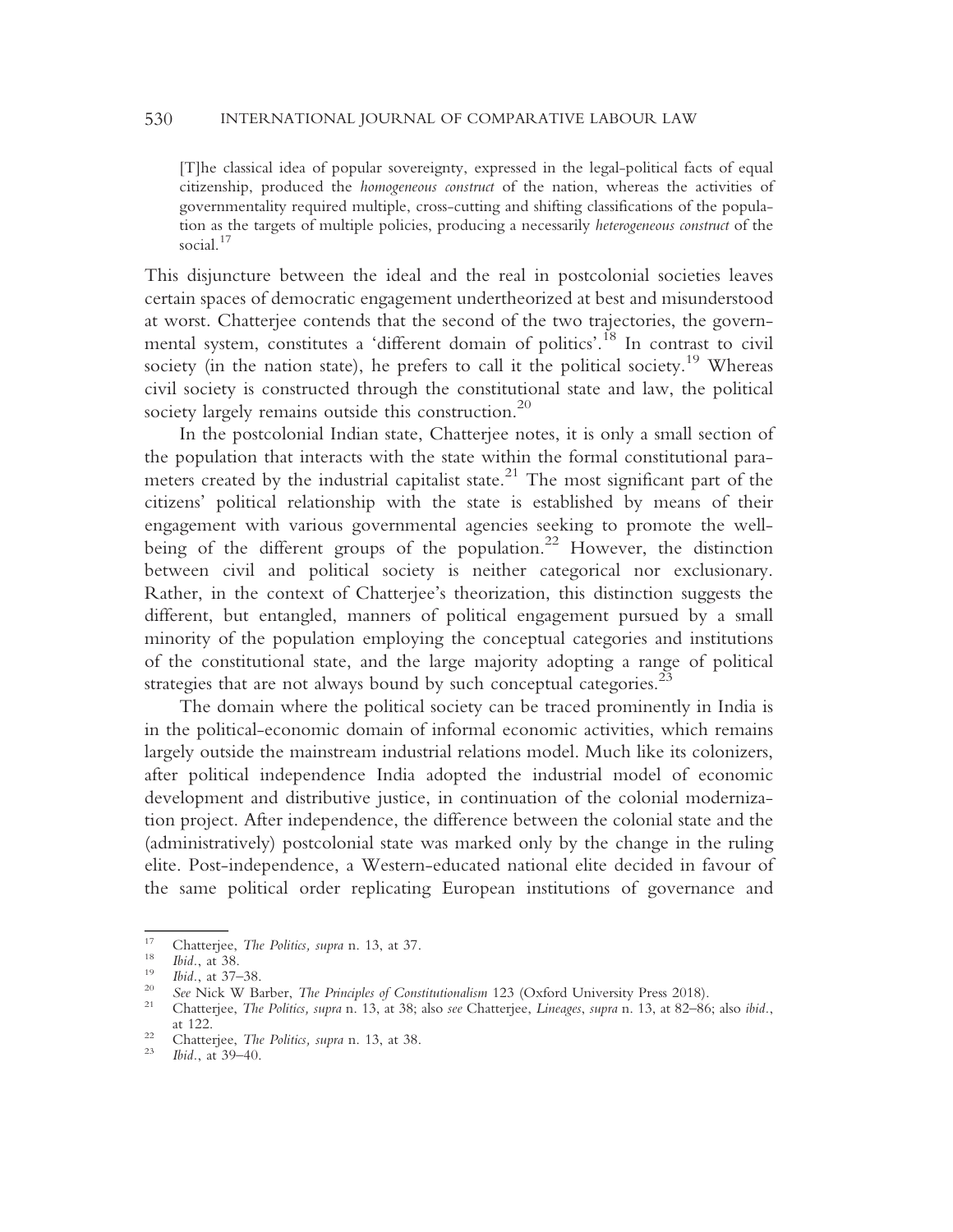entitlements. In this constitutional order, liberal institutions and entitlements – including human rights claims – were geared towards large-scale capitalist industrialization. The constitutionally safeguarded human rights claims have the typical nation state-civil society imprint, wherein rights are to be claimed by the civil society against the state, often mediated through the industrial employment relationship. Not only does the Indian Constitution elaborate human rights safeguards for the civil society, it also goes on to define what a proper constitutionally *obligated* civil society should look like. In the chapter on Fundamental Duties,  $^{24}$  the Constitution requires every citizen to comply with certain duties, including respect for the constitutional ideals and institutions of the state, and 'strive towards excellence in all spheres of individual and collective activity so that the nation constantly rises to higher levels of endeavour and achievement' [emphasis mine].

Although the idea of a civil society – and an ideal citizen – was created by the constitutional order, the vast majority of the Indian workers would not fit the ideal. For example, often the very identity of workers engaged in heterogeneous economic activities outside the mass industrial factories and mines are defined on the basis of their distance from this ideal (that is, 'informal' in contrast to 'formal' workers). Occupational groups such as street vendors exist by flouting constitutional ideals of public property and norms of institutions of the state; informal transport workers often employ violence and threats in disrupting public order and property rights while guarding their operating space; and in asserting their waste collection claims from specific regions and receptacles within a city, waste recyclers undermine the desire for harmony in public space while also violating property rights and criminal law.

Thus, not only do these heterogeneous informal workers fail to comply with the descriptive category of the civil society in the Constitution, but the very spirit of the civil society – as one striving to uplift the nation to higher levels of achievement – also flies in the face of the struggles of these workers to earn a living. Moreover, the constitutional entitlements do not always capture the complex and heterogeneous situation of informal workers such as domestic workers, home-based workers, transport workers, waste recyclers, street vendors, and a range of other economic activities for which there are no specified normative categories or industries. Precisely because these constitutional safeguards sound distant from their specific contexts, these workers have been at the forefront of innovation and collective action in the political society, as I discuss in Part 5.

In articulating the idea of the political society, Chatterjee's premise is that the experience of postcolonial democracies, particularly the Indian version, shows the limits of the normative model of Western democracy and diminishes its claim to

Part IV A, the Constitution of India, 1949.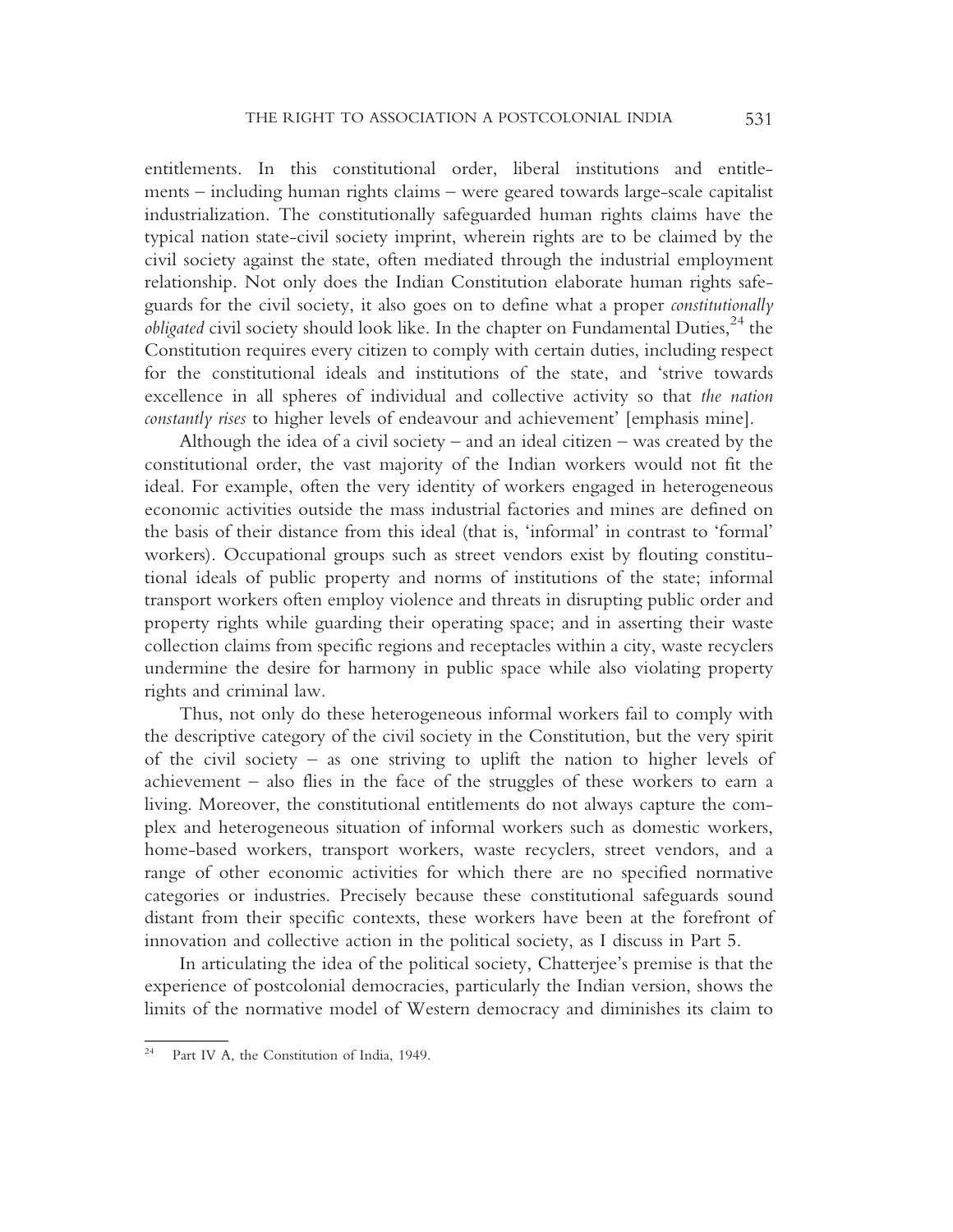universality.<sup>25</sup> He argues that instead of trying to characterize – or distinguish – practices and experiences of postcolonial societies with reference to the Western democratic model, it is necessary to theorize postcolonial experiences independently for their *sui generis* characteristics.<sup>26</sup> However, it is useful to remember that in postcolonial democracies, colonial ideas and structures coexist with – and often dominate – traditional (indigenous) wisdom and practices. Postcolonial theorizing must therefore account for this tension rather than aspiring to purity (that is, Western-influence neutrality) in such theorizing. This is particularly important for socio-legal theorizing wherein legal logic, structures, and institutions in postcolonial democracies are mostly replicas of Western imaginations, whereas the bases of social authenticity in these societies sometimes differ starkly from Western arrangements.

It is at this intersection that the foundational logic of informal labour relations and collective action in India should be located. As noted above, occupational groups such as street vendors, informal transport workers, waste recyclers, domestic workers, and many others (including home-based, sweatshop, construction, and agricultural workers, depending on their working arrangements) occupy the political society – or governmental systems – wherein their relationship to the government, and eventually with the state, is predicated on a demand/obligation correlation that does not fit the idealized civil society-nation state relationship.<sup>27</sup> Since constitutional and legislative rights owe their legitimacy to this citizen-state relationship, the legitimacy of claims in the political society must rest elsewhere for them to hold any moral or legal appeal. This legitimacy is derived from sociopolitical authenticity, that is, ideas and practices that survived social scrutiny and are accepted as valid justification even when not aligned with the logic of the formal institutions. Some of the moral bases of this legitimacy can be traced to the prominent ideas and categories explored and employed during the Indian independence movement, although their lineage is ancient.

Foremost among the ideas articulated and practised during the independence movement is satyagraha or righteousness in attaining swaraj, or self-rule.<sup>28</sup> Satyagraha signifies the urge for truth, or eternal justice, by non-violent means,

<sup>25</sup> Chatterjee, *Lineages*, *supra* n. 13, at xi, 2–4.<br>
<sup>26</sup> Ibid., at xi–xii.<br>
<sup>27</sup> Although this is not to deny that there are productive relations, as in the case of mass production in factories, mines, government services, and so on, which are arranged on an industrial relations model replicating the Western (collective) right-duty correlation model, particularly the one emerging from the Industrial Revolution in the United Kingdom. My aim is to indicate the simultaneous existence of another productive relations model that stands on a different justificatory basis compared to the

<sup>&</sup>lt;sup>28</sup> Chatterjee, *Lineages, supra* n. 13, at 53–54; Ananya Vajpeyi, Righteous Republic: The Political Foundations of Modern India 5–10, 50 (Harvard University Press 2012). Unless specified, the terms italicized are in Sanskrit.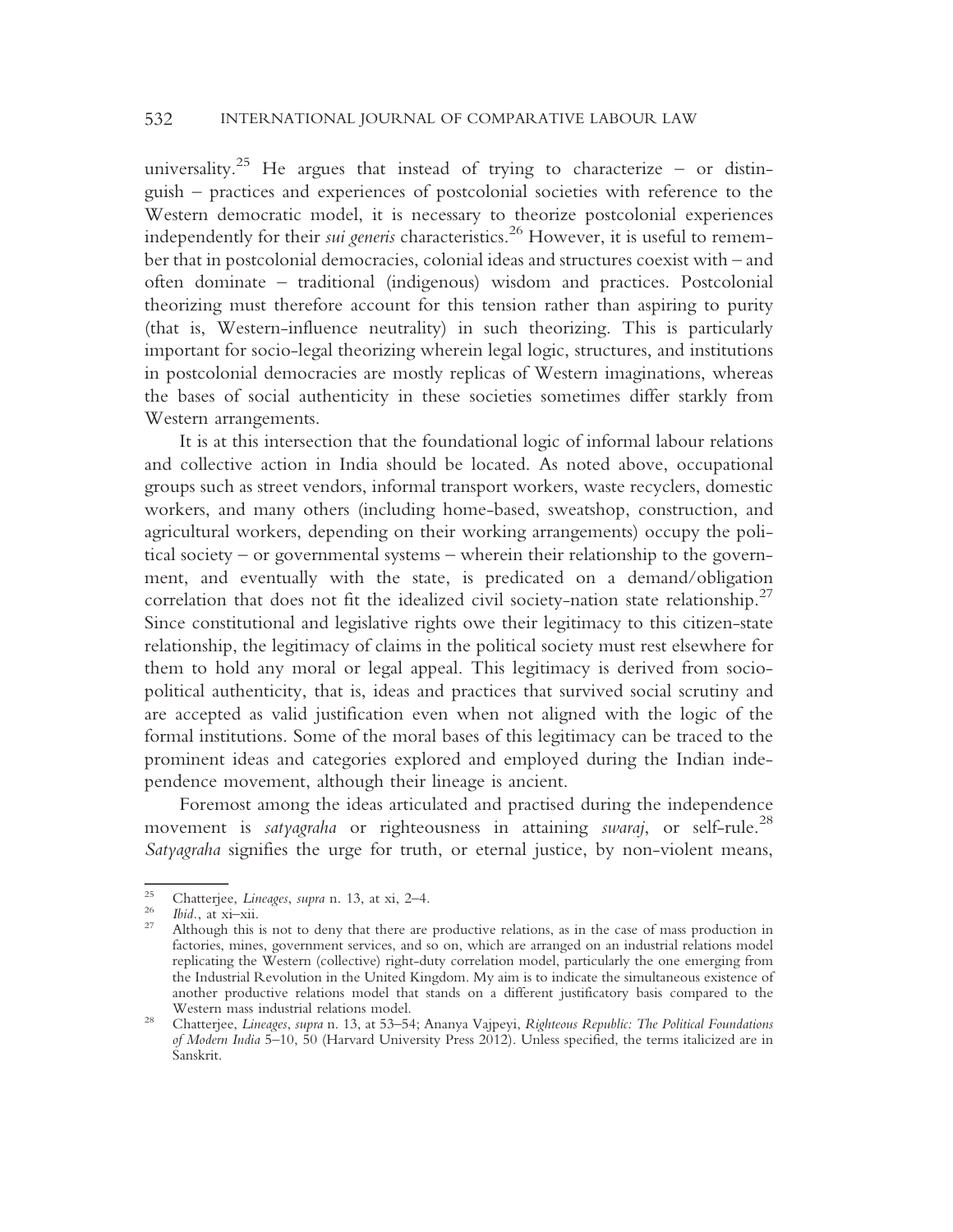particularly in opposing laws and institutional structures that violate the sense of eternal justice, and (proudly) facing the consequences for such opposition.29 Since the very bases of unjust laws were being challenged, the legitimacy of those laws could not have been found in the formal lawmaking process. Thus, the straightforward proposition of formal legislation, or the goals that such legislation furthers, could not establish the legitimacy of the legislation. Moral and legal legitimacy were asserted in the name of justice beyond the procedural mandate of the state, that is, in the idea of *dharma* as righteous action (that is, normative order).<sup>30</sup> Both individual citizens and the state were to be bound by the idea of righteous action. At a general conceptual level, for individual citizens dharma signified personal sacrifice in contrast to (autonomous) self-interest, whereas for the state it signified ideological integrity and dedication towards the citizenry.<sup>31</sup> Dharma as an ideal of justice, has had an illustrious career and fuelled many a movements in India, including the independence movement led by Mohandas K Gandhi.<sup>32</sup>

A critic of the modern nation state, Gandhi's quest was the founding of a nonviolent decentralized political community based on the ideals of dharma or 'virtuous normativity'. <sup>33</sup> 'Civilization is that mode of conduct which points out to man the path of duty'. <sup>34</sup> His ideal of non-violence was a formative principle, wherein people would have to actively inculcate and cultivate non-violence in establishing relationship between themselves and others, which is the basis of *swaraj*.<sup>35</sup> According to Gandhi, '[u]nless there is freedom from fear (abhaya), the achievement of true nonviolence (ahimsa), and the adherence to the truth (satyagraha), all India can hope for is "English rule without the Englishman."'<sup>36</sup> Gandhi understood India's self-reliance, or narrowly construed, the use of indigenous goods (swadeshi) – in contrast to Western modernity – as the basis of true *swaraj*, in the sense of 'moral stature of a nation'. <sup>37</sup> Some scholars have since evaluated swadeshi as having generated a 'politics

<sup>&</sup>lt;sup>29</sup> Mohandas K. Gandhi, *Hind Swaraj or Indian Home Rule* 57–58 (Navajivan 1946); also Chatterjee, Lineages, supra n. 13, at 53, 71–72. Gandhi notes:

When I refuse to do a thing that is repugnant to my conscience, I use soul-force. For instance, the Government of the day has passed a law which is applicable to me. I do not like it. If by using violence I force the Government to repeal the law, I am employing what may be termed body-force. If I do not obey the law and accept the penalty for its breach, I use soul-force. It involves sacrifice of self. See

Gandhi, *Hind Swaraj*, at 57.<br><sup>30</sup> Ramachandra Guha, *Makers of Modern India* 159–162 (Penguin 2012); Chatterjee, *Lineages, supra* n. 13, at 53–54; also Vajpeyi, *supra* n. 28, at 17.

<sup>31</sup> Gandhi, *Hind Swaraj*, *supra* n. 29, at 50, 57; Chatterjee, *Lineages*, *supra* n. 13, at 62–65.<br>
<sup>32</sup> Chatterjee, *Lineages*, *supra* n. 13, at 53–54, 59–60.<br>
<sup>33</sup> Vajpeyi, *supra* n. 28, at 50–51; also *see* Karuna M

<sup>34&</sup>lt;br>
Gandhi, *Hind Swaraj*, *supra* n. 29, at 44.<br>
35<br> *Ibid.*, at 47; Vajpeyi, *supra* n. 28, at 66–67.<br>
36<br>
Vajpeyi, *supra* n. 28, at 79.<br>
Gandhi, *Hind Swaraj*, *supra* n. 29, at 11; Vajpeyi, *supra* n. 28, at 71–72.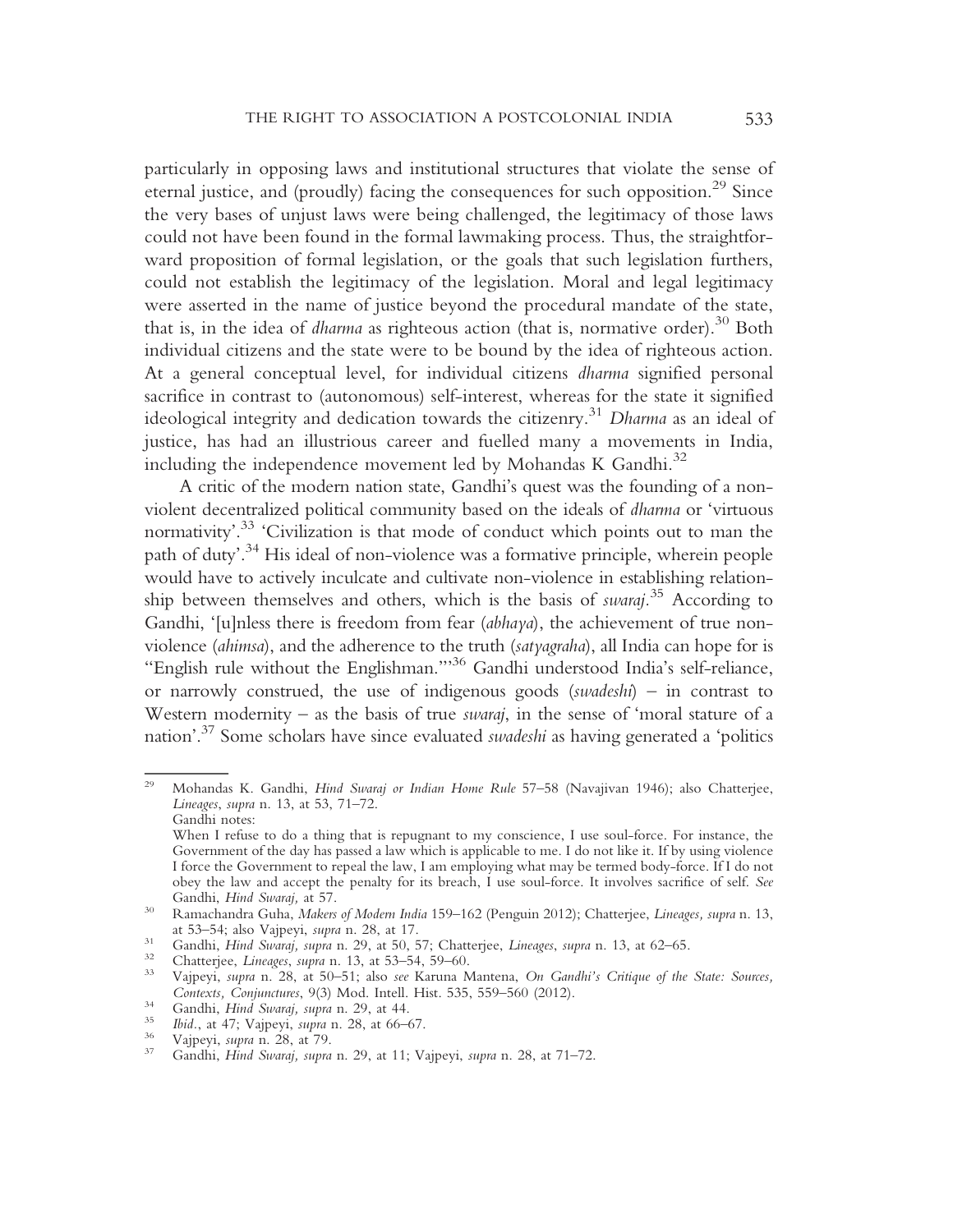of affinity' that largely delegitimized the idea of the nation state, thus articulating a 'new historical understanding of transformation'. 38

Although the idea of swadeshi was not introduced by Gandhi (it originated in Bengal in the early twentieth century), he adapted it as part of his idea of *swaraj*. India's economic self-reliance was to emerge from the country's villages, wherein the village households would dedicate their energies to practising 'ancient and sacred handlooms', the product of which would be distributed to the market by industrial mill owners.<sup>39</sup> Simultaneously, for the sake of swaraj, Indians should give up industrial and foreign goods.40 'Swadeshi is that spirit in us which restricts us to the use and service of our immediate surroundings to the exclusion of the more remote'.<sup>41</sup> In emphasizing that India should be a republic of self-sustaining villages, Gandhi argued:

It will have houses of worship for all; also a common meeting place, a village common for grazing its cattle, a co-operative dairy, primary and secondary schools in which industrial education will be the central fact, and it will have panchayats for settling disputes. It will produce its own grains, vegetables and fruits, and its own khadi [homespun cloth]. This is roughly my idea of a model village. In the present circumstances its cottages will remain what they are with slight improvements. Given a good zamindar, where there is one, or co-operation among the people, almost the whole of the programme other than model cottages can be worked out at an expenditure within the means of the villagers including the zamindar or zamindars, without government assistance. $42$  [emphasis mine]

This idea of swadeshi was to be conceptually based on Gandhi's doctrine of industrial trusteeship (aparigraha or non-possession), wherein the rich would subsidize – or at least support – the village handloom.<sup>43</sup> The industrialist was to commit profit beyond her own needs to the community.<sup>44</sup> According to Gandhi, the affluent class – capitalists and landlords – were to hold wealth for the benefit of the poor, in trust (similar to legal trusts), so that a small minority (capitalists and landlords), with the help of machines, cannot systematically exploit the masses for their greed.<sup>45</sup> Trusteeship thus constitutes the moral foundation of business and industrial relations.<sup>46</sup> Gandhi was opposed to both

<sup>&</sup>lt;sup>38</sup> Dilip M. Menon, *The Many Spaces and Times of Swadeshi*, 47(42) Econ. & Pol. Weekly 44, 51 (2012).<br><sup>39</sup> Gandhi, *Hind Swaraj, supra n. 29, at 69; also Lisa N. Trivedi, <i>Visually Mapping the 'Nation': Swadeshi* 

Politics in Nationalist India, 1920–1930, 62(1) J. Asian Stud. 11, 13–14, 16 (2003).<br><sup>40</sup> Gandhi, *Hind Swaraj, supra* n. 29, at 69–70, 76.<br><sup>41</sup> Mohandas K. Gandhi, *Swadeshi*, in *Speeches and Writings of M. K. Gandhi* 27 ed. 1922). <sup>42</sup> Guha, supra n. 30, at 303; Gandhi, Hind Swaraj, supra n. 29, at 44–45, 68–69; also Mantena, supra n.

<sup>33,</sup> at 540–541, 550, 556–557.<br><sup>43</sup> Kazuya Ishii, *The Socioeconomic Thoughts of Mahatma Gandhi: As an Origin of Alternative Development*, 59

<sup>(3)</sup> Rev. Soc. Econ. 297, 306–307 (2001).<br>
<sup>44</sup> Mohandas K. Gandhi, *Theory of Trusteeship, Harijan* 145 (3 June 1939).<br>
<sup>45</sup> Ishii, *supra* n. 43, at 305–306.<br>
<sup>46</sup> Chinnam Gopinath, *Trusteeship as a Moral Foundation for* 

<sup>(2005).</sup>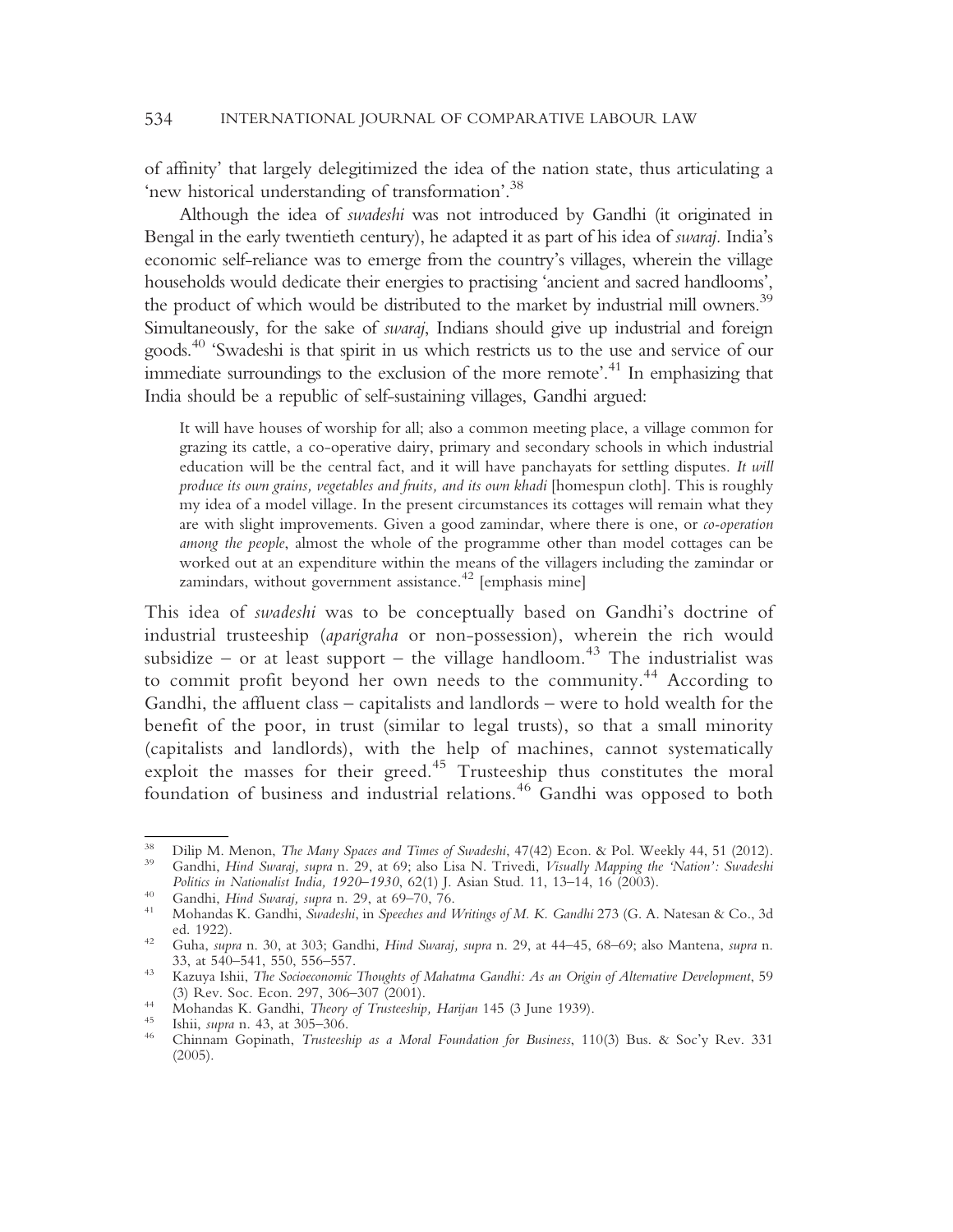large-scale industrial capitalism and Marxism.<sup>47</sup> To be true to his idea of nonviolence, he did not envisage forcible redistribution of land or resources. Instead, if landlords failed to adhere to his mandate of trusteeship, they were to face (minimally violent) consequences.<sup>48</sup> In spite of this threat, in formulating his idea of trusteeship, Gandhi primarily appealed to the individual morals of industrialists.<sup>49</sup> Rather than literally interpreting the idea of trusteeship as a redistributive political programme, it is possibly better understood as a conceptual tool of his larger framework of swadeshi (and swaraj).<sup>50</sup> Thus, Gandhi saw India's industrial relations or more broadly, economic self-reliance (i.e. swadeshi), to be based on voluntary cooperation between capitalists (and landlords) and workers on the basis of the principle of trusteeship.

Rabindranath Tagore – a Nobel laureate poet, public intellectual, and institution builder – on the other hand, invoked his 'own dharma' to mount a critique against Gandhi's imagination of the Indian nation and its socio-economic programme. <sup>51</sup> A critic of nationalism (and like Gandhi, of the nation state), Tagore appealed to the idea of dharma to argue that the 'religion of eternal truth' mandates that we should neither confine our aspirations to merely following the prescribed rituals of swaraj (spinning of the wheel or boycotting foreign goods) mandated by Gandhi, nor should we aspire to model our country in the ideal of Western nationalism.<sup>52</sup> He recognized that Indian society had traditionally been a society of households or a domestic society wherein social norms rested in family and community elders.<sup>53</sup> However, that social space, in his view, was expanding

<sup>&</sup>lt;sup>47</sup> Vajpeyi, *supra* n. 28, at 49; Ishii, *supra* n. 43, at 300–302.<br><sup>48</sup> Mohandas K. Gandhi, *Trusteeship: Not a Legal Fiction*, Mod. Rev. 412 (Oct. 1935); also Ishii, *supra* n.

<sup>43,</sup> at 307.<br>
49 Mohandas K. Gandhi, *Enjoy Thy Wealth by Renouncing It, Harijan* 20 (1 Feb. 1942).<br>
<sup>50</sup> Gandhi clarifies:

Absolute trusteeship is an abstraction like Euclid's-definition of a point, and is equally unattainable. But if we strive for it, we shall be able to go further in realizing a state of equality on earth than by any other method. See Gandhi, supra n. 48, at 412.

His idea of trusteeship was harshly criticized by the first prime minister Jawaharlal Nehru and the communist leader E. M. S. Namboodiripad, as a conservative political agenda. See Ishii, supra n. 43, at 305–306.<br>
<sup>51</sup> Chatterjee, *Lineages*, *supra* n. 13, at 112.<br>
<sup>52</sup> Tagore emphasized that India as a political entity was never constituted as a nation:

We had known the hordes of Moghals and and Pathans who invaded India, but we had known them as human races, with their own religions and customs, likes and dislikes […] – we had never known them as a nation. We loved and hated them as occasions arose; we fought for them and against them, talked with them in [a] language which was theirs as well as our own, and guided the destiny of the Empire in which we had our active share. But this time [under British colonialism] we had to deal, not with kings, not with human races, but with a nation [...] – we, who are no nation ourselves. See Rabindranath Tagore, Nationalism 19 (The Macmillan Company 1917).

Also see Chatterjee, Lineages, supra n. 13, at 99–113; also see Suresh Sharma, Swaraj and the Quest for Freedom – Rabindranath Tagore's Critique of Gandhi's Non-Cooperation, 39 Thesis Eleven 93, 97–98 (1994).<br>Chatterjee, Lineages, supra n. 13, at 76–77.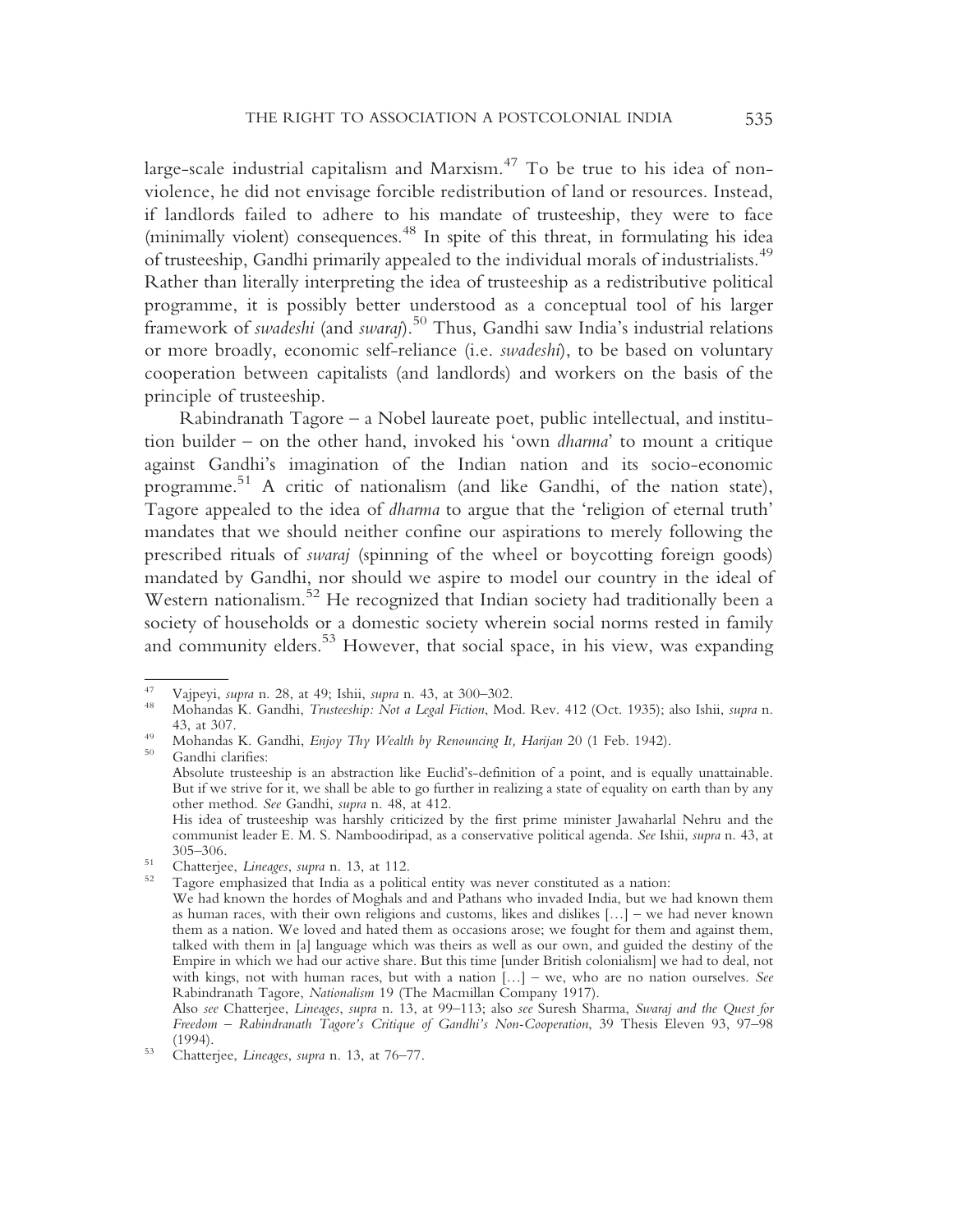and a new 'public' space was emerging.<sup>54</sup> In view of this emerging public space, that is, the non-traditional and somewhat 'artificial' (that is, not characterized by intimate bonding) space, new social rules needed to emerge and in view of India's contact with Europe, it was not surprising that many of the new social rules would have an European imprint on it.<sup>55</sup> Tagore emphasized that just because (presumably, some of) these new social rules emerged out of Europe cannot per se be the reason for their rejection.<sup>56</sup>

However, while some European social rules were welcome, Tagore argued that India was not a nation in the sense that European nation states were, since it always lacked a geographically-bounded common memory, collective identity, aspiration, and sense of destiny.<sup>57</sup> While the fairly homogeneous peoples of Europe could evolve into a nation, India, with its heterogeneous population, should be better conceptualized as a collection of communities (samaj, in Bengali).<sup>58</sup> It was the unity of the communities in India that historically rendered social assistance on the basis of the ideals of dharma, whereas the state had the residual responsibility of engaging in charity for the destitute and imparting religious and moral teachings to the people.<sup>59</sup> Tagore termed the unity of communities as swadeshi samaj (in Bengali) and advocated its revival and reconstruction.<sup>60</sup> He argued that India's destiny thus lay in overcoming the narrowness of nationalism and embracing the high 'ideals of humanity' by strengthening its communities, since these ideals are what evolved naturally in the country. $61$ 

In Tagore's swadeshi samaj, every individual's relationship to swadesh (that is, one's country or abode) is an intimate personal relationship, which is only probable in a small village structure. $62$  When this structure is to be replicated extensively, a machinery, consisting of the institutions of the modern state, is required, which, according to Tagore, is to be imported from Europe since India historically did not have it.<sup>63</sup> Thus, in his contemplation, India is to be politically structured along two dimensions – the mostly rural swadeshi samaj and the political structure connecting those communities in a larger political landscape. Tagore's substantive understanding of swadesh as an individual's intimate relationship to her country is somewhat

<sup>&</sup>lt;sup>54</sup> Ibid., at 77–78.<br>
<sup>55</sup> Ibid., at 76–78.<br>
<sup>56</sup> Ibid.; also *see* Tagore, *Nationalism*, *supra* n. 52, at 130–131.<br>
<sup>57</sup> Chatterjee, *Lineages*, *supra* n. 13, at 94–95.<br>
<sup>59</sup> Ibid., at 99–100.<br>
<sup>69</sup> Ibid., at 99–100,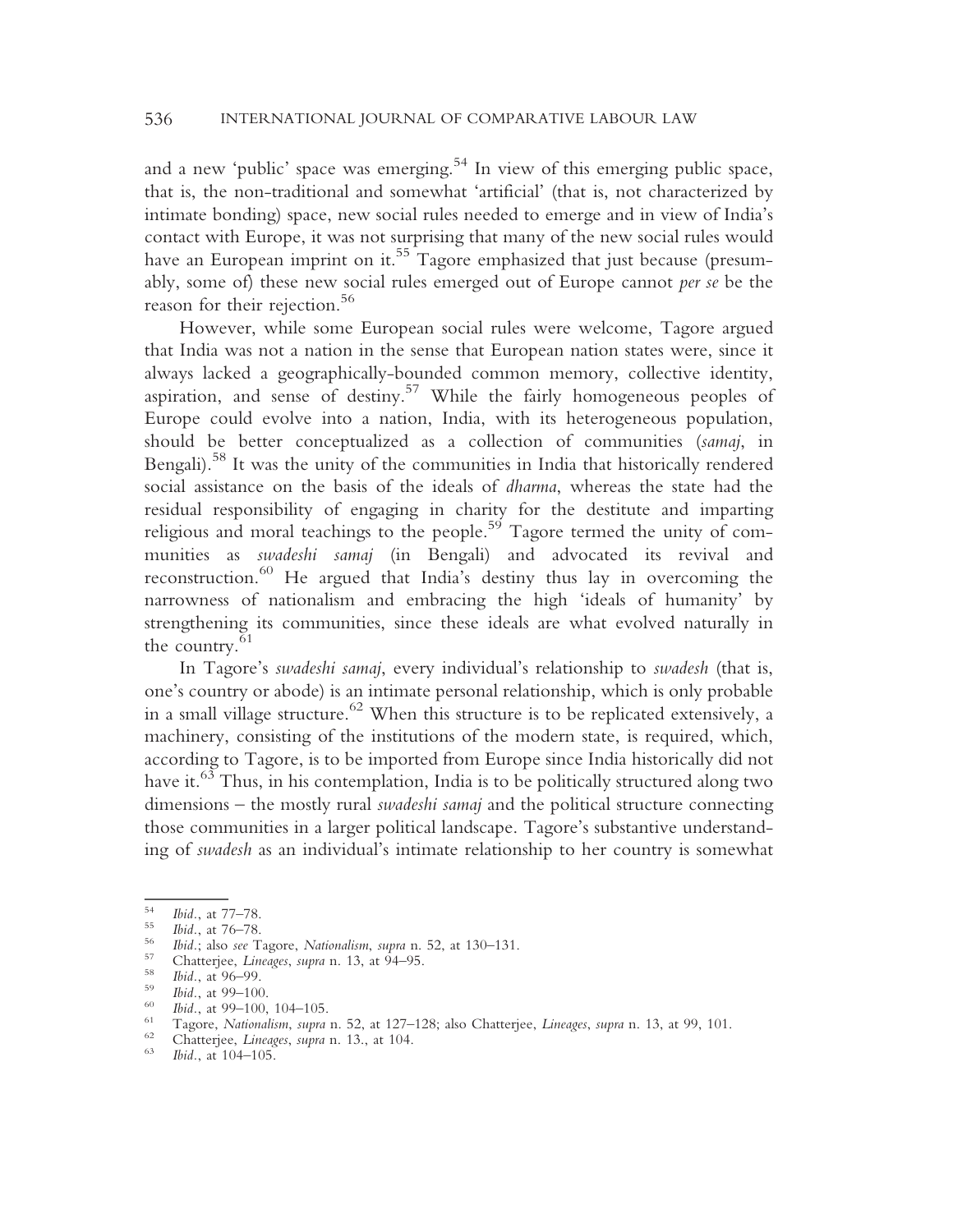different from Gandhi's idea of swaraj, which mandated collective opposition to the British rule, taking the practical form of the spinning of wheels (to make handspun cotton) and the boycotting of foreign goods. Tagore ascribed to Gandhi political cunning in the manipulation of Indians to surrender their freedom of individual judgment in the name of political independence.<sup>64</sup> He was of the opinion that Gandhi's idea of swaraj was a narrow economic-political formulation that glorified non-contemplative labour while not making space for the heterogeneity of human life and actions.<sup>65</sup>

The organization of sustainable communities should be based on human beings' 'higher instincts of sympathy and mutual help' rather than legally imposed structure of the nation state.  $\frac{66}{6}$  Human communities should share the 'spirit of cooperation' and 'combine in fellowship', failing which they will only survive in a 'state of degradation'. <sup>67</sup> Accordingly, Tagore advocated the idea of cooperatives as an economic-political alternative to the Gandhian programme of swaraj, going on to embark on his own cooperative society experiment in Sriniketan in West Bengal.68 According to Tagore, it is by means of cooperatives that collective efforts of heterogeneous Indian villages could realize their true swadesh.<sup>69</sup> In addition to giving expression to heterogeneous lives and actions, the values inherent in mutual cooperation (i.e. cooperative societies) were exceptional leadership, personal bonds among members of the cooperatives, mutual trust, sympathy, tolerance, and planned collective action to resolve contextual problems.<sup>70</sup> According to Chatterjee, while Gandhi's idea of swaraj became an internationally dominant idea for emancipatory movements, Tagore's ideal of cooperatives did not find widespread favour.<sup>71</sup> Although it may be true that Gandhi's political formulations have received widespread adulation and international acclaim, in the

<sup>&</sup>lt;sup>64</sup> *Ibid.*, at 110–111.<br>
<sup>65</sup> *Ibid.*, at 115, 118; Vajpeyi, *supra* n. 28, at 85.<br>
<sup>66</sup> Tagore, *Nationalism*, *supra* n. 52, at 120.<br>
<sup>67</sup> *Chatterjee, Lineages, supra* n. 13, at 114–116.<br>
<sup>69</sup> Tagore articulates:

In India the production of commodities was brought under the law of social adjustments. Its basis was cooperation having for its object the perfect satisfaction of social needs. But in the West it is guided by the impulse of competition whose end is the gain of wealth for individuals. But the individual is like the geometrical line; it is length without breadth. It has not got the depth to be able to hold anything permanently. Therefore its greed or gain can never come to finality. In its lengthening process of growth, it can cross other lines and cause entanglements, but will ever go on missing the ideal of completeness in its thinness of isolation. See Tagore, Nationalism, supra n. 52, at 141; also see Chatterjee, Lineages, supra n. 13, at 115.

Gandhi's support for the cooperative movement was, it must be noted, conditional on the cooperatives meeting the high moral standards that Gandhi mandated for them. See for a discussion of his evaluation of the cooperative movement, Mohandas K. Gandhi, The Moral Basis of Co-operation in

Speeches and Writings, supra n. 41, at 293–301.<br><sup>70</sup> Chatterjee, *Lineages*, supra n. 13, at 118–121.<br>*71* Ibid., at 116, 122.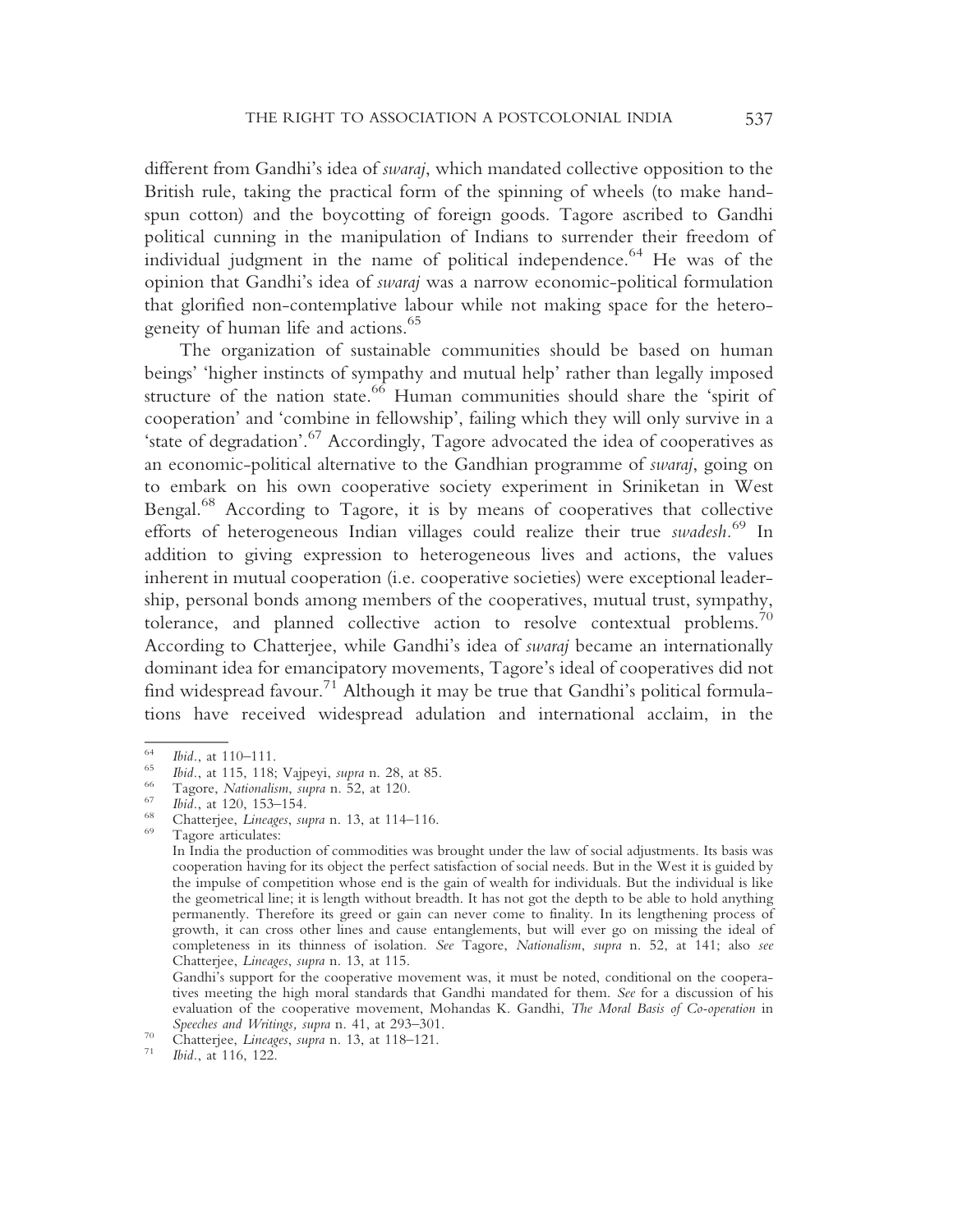following two parts of this article, I will discuss how the ideal of cooperatives came to signify a prominent mode of workers' collective action, combining Gandhi's notion of trusteeship-based industrial relations with Tagore's faith in cooperatives.

In spite of India's two most prominent thinker-actors' historically grounded, context-specific, alternative formulation of an autonomous political community (that is, alternative to the Western constitutional nation state), both Gandhi's and Tagore's aspirations for the national<sup>72</sup> economic-political trajectory lost out. Instead, independent India decided in favour of the centralized constitutional nation state as its political destiny, and large-scale industrialization as its economic policy.73 Despite their internal differences, both of these intellectual-activists derived the legitimacy of their respective formulations from the ancient idea of dharma or eternal truth – which is variously defined as law, order, duty, custom, quality, classification, adjudication, model, and truth<sup>74</sup> – instead of constitutional rights (or the relationship between civil society and the nation state). Both of their organizing principles of industrial relations – trusteeship and the cooperative principle – are expressed within the overarching justificatory framework of dharma.

Despite their marginalization in the constitutional industrial relations framework, these two organizing principles of industrial relations socially coexist alongside the constitutional framework in India (particularly, Parts III and IV of the Indian Constitution) and find practical expression in the collective action of informal workers, who primarily occupy the political society or engage the governmental system. However, even though informal workers and their collective action primarily occupy the political society, their socio-political interaction is not limited to that space: they often employ the vocabulary and strategies of the civil society, including the language of constitutional and legal rights. Before documenting informal workers' collective action by means of cooperative societies in Part 5, in the following part, I briefly describe the history of cooperative action in India, including the legal form such initiatives have taken.

## 4 SOCIAL EMBEDDEDNESS & LEGAL VALIDATION OF THE COOPERATIVE MOVEMENT

In charting the history of cooperative initiatives in Indian villages and their formal legal recognition, in this part, my aim is to characterize the developmental process of cooperative societies as an instance of an organic social norm production

<sup>&</sup>lt;sup>72</sup> In this case, 'national' signifies 'a pluralistic, inclusive and relaxed nationalism' based on historical democratic values. See S. Irfan Habib, *Indian Nationalism: The Essential Writings* ix, 5 (Aleph 2017).

Vajpeyi, *supra* n. 28, at 85–86; also Mantena, *supra* n. 33, at 536; also Ishii, *supra* n. 43, at 301.<br><sup>74</sup> See generally Paul Horsch, From Creation Myth to World Law: The Early History of Dharma, 32 J. Indian

Philosophy 423 (2004) [translated by Jarrod L Whitaker].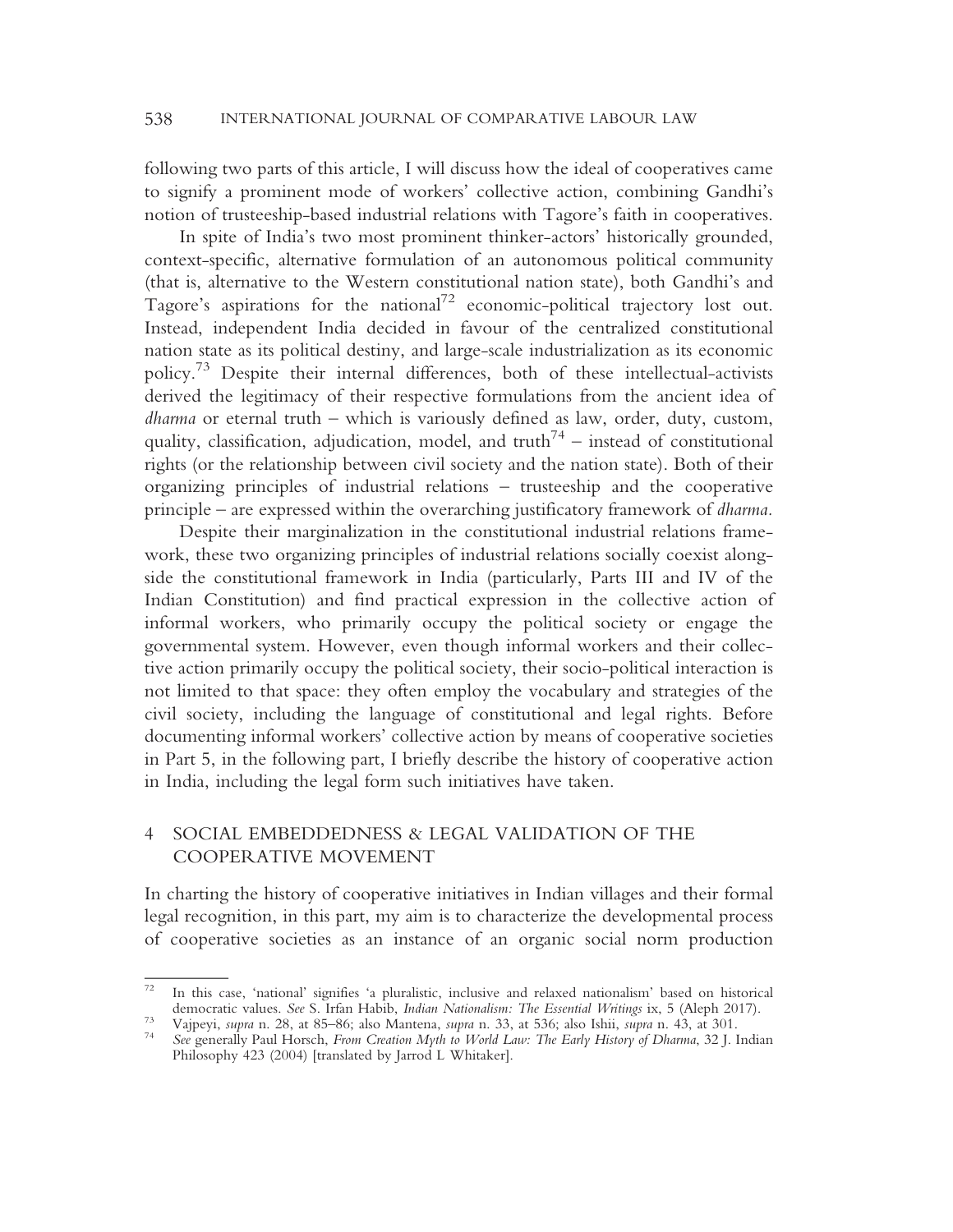process, whereby the different socio-legal elements of cooperative initiatives emerge through interactive processes of trial and error. However, I am also mindful that the eventual legal form taken by cooperative societies in India may also have been a legal imposition (by the colonial government). This, however, should not be taken to downplay the social lawmaking process whereby the 'sense' of cooperative societies evolved in the public imagination before such imagination took a legal form. This social sense, or experience, of an evolving legal institution is akin to the idea conveyed by 'immemorial custom' that has been part of the oral tradition of common law and continues to define the idea of common law.<sup>75</sup> Thus, the following paragraphs emphasize the primacy of lived experience as a lawmaking process.

Tagore imagined cooperatives as local (village-centric) autonomous community development institutions capable of promoting 'ethical communitarian subjectivity' in contrast to self-interested market participants under capitalism.<sup>76</sup> Tagore hoped that villages in India would adopt and propagate the cooperative model for socio-economic development, eventually giving shape to the broadest embodiment of the Indian identity, the Indian nation, without extensive intervention of political institutions controlling and restricting such local cooperation.<sup>77</sup> In his view, workers' real freedom lies in their voluntary union capable of collectively generating economic benefits that could be shared by all.<sup>78</sup> In this solidarity-based ethical economy, surplus wealth produced by workers would be collectively shared with the broader community in which they are based.<sup>79</sup> It is from his conviction that cooperative societies characterize non-exploitation, collective distribution, and ideological production of individuals as cooperative citizens that Tagore began his cooperative experiment Sriniketan, a production cooperative for rural development, in 1922.<sup>80</sup>

Tagore may have been a prominent advocate of cooperative societies for rural development, but he was not the first to either conceive or employ it in India. While the first legal structure of cooperatives was provided through the Co-operative Credit Societies Act, 1904, cooperative collective action (the pooling of resources) for community development was not completely

<sup>75</sup> Donald R. Kelley, The Human Measure: Social Thought in the Western Legal Tradition 166–173 (Harvard University Press 1990).<br><sup>76</sup> Anjan Chakrabarti & Anup Kumar Dhar, *Development, Capitalism, and Socialism: A Marxian Encounter* 

with Rabindranath Tagore's Ideas on the Cooperative Principle, 20(3) Rethinking Marxism 487, 489–490, 494 (2008); Chatterjee, *Lineages, supra* n. 13, at 120.<br>
<sup>77</sup> Chatterjee, *Lineages, supra* n. 13, at 120–121.<br>
<sup>78</sup> Chakrabarti & Dhar, *supra* n. 76, at 492.<br>
<sup>79</sup> Ibid., at 495–498.<br>
<sup>80</sup> Ibid., at 496. Sanjoy Mukherje

CSR Effectiveness: Insights from Rabindranath Tagore, 17(6) Global Bus. Rev. 1497, 1499–1504 (2016).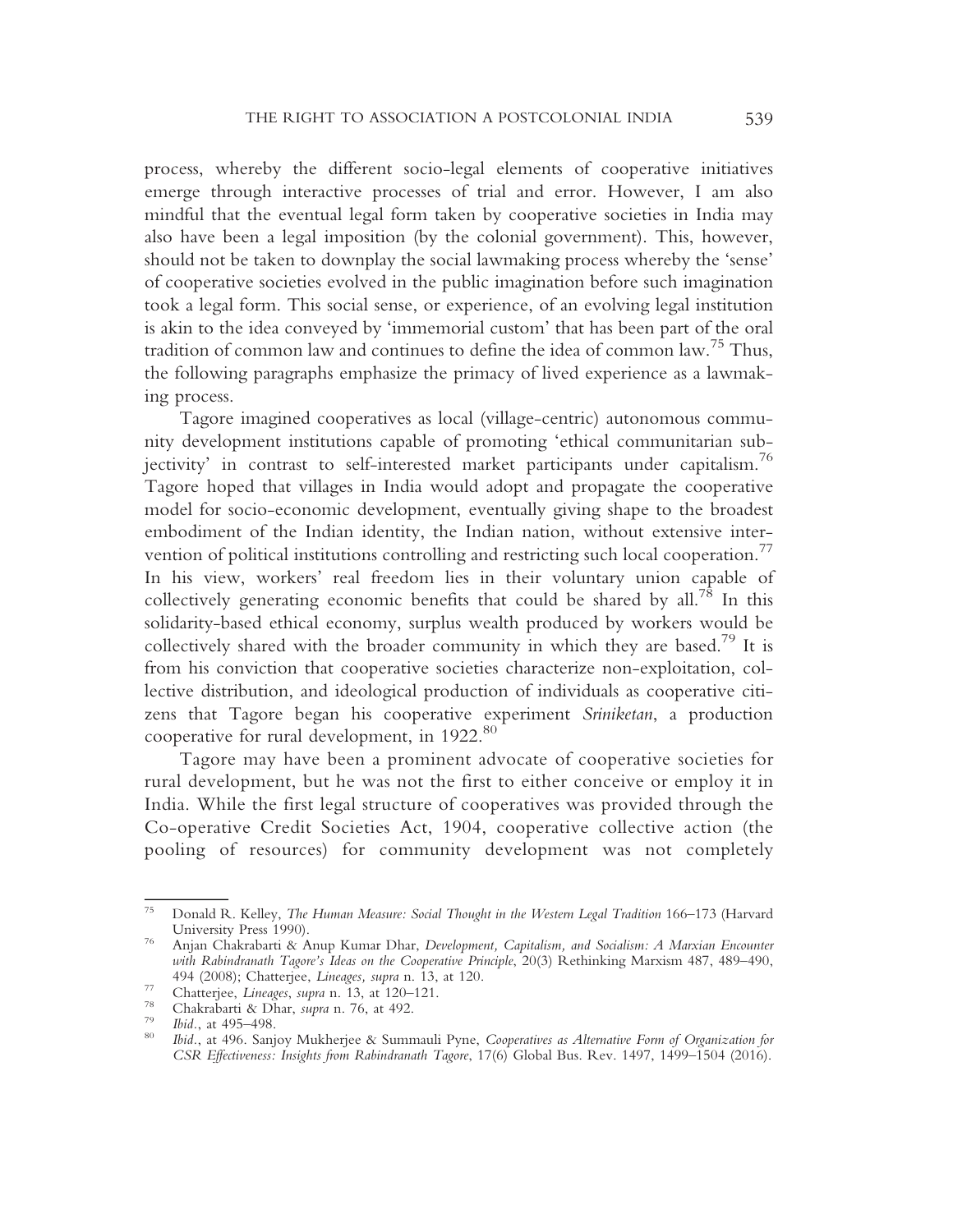unknown in Indian villages. Depending on the nature of their initiatives – namely, creation and management of permanent assets such as water tanks, forest resources; resource pooling such as food grains and cash for lending; communal transportation; joint cultivation; and produce distribution – cooperative initiatives were termed Chit funds, Devarai, Vanarai, Kuries, Bhishie, Vishi, Phads, Lana, and other vernacular expressions.<sup>81</sup> Many of the pre-1904 Act cooperative initiatives were legally established under the Companies Act,  $1882$ <sup>82</sup> The 1904 statute offered legal corporate existence to cooperative credit societies that avoided the complex legal structure of a company. <sup>83</sup> With the increasing popularity of cooperatives, a new statute, the Cooperative Societies Act,  $1912$ ,  $84$  was enacted to create a legal corporate structure for cooperatives also providing non-credit services.<sup>85</sup>

In addition to recognizing cooperative societies registered under the 1904 law, the 1912 Act laid down a detailed registration procedure for cooperative societies aimed at promoting the economic interests of their members. It also delineated the rights and liabilities of members, outlined duties and privileges of registered societies, specified the management structure of cooperative property and funds, provided for the inspection of cooperative affairs, and stipulated conditions and procedures for the dissolution of cooperative societies.<sup>86</sup> Not only did the 1912 legislation offer a detailed structure and modus operandi for cooperative societies, it also prohibited cooperative initiatives not registered under the Act from using the expression 'co-operative'. <sup>87</sup> After the Government of India Act, 1919, transferred legislative power on cooperative initiatives to the provinces, several provinces enacted legislation on the model of the 1912 statute.<sup>88</sup> Once the popularity of cooperatives was recognized, legislative regimes became increasingly sophisticated

Government of India, Report of the High Powered Committee on Cooperatives, Ministry of Agriculture, Government of India 5 (May 2009); also see Nikolay Kamenov, Imperial Cooperative Experiments and Global Market Capitalism, c. 1900–c. 1960, 14(2) J. Global Hist. 219, 235 (2019).

Equation Market Capitalism, 2120–211, 219, 219, 219, 219, 219, 2019).  $\frac{1}{2}$  Kamenov, *supra* n. 81, at 224. The 1904 Act aimed at constituting and controlling cooperative societies of agriculturists, artisans, and people of limited means. The law offered a legal basis for cooperative initiatives, specifying formation, registration, membership, eligibility, shares and interests of members, privileges of societies, liabilities of members, disposal of profits, claims against members, audit, inspection and inquiry, exemption from taxation, and dissolution of legally constitutes cooperative societies. See Co-operative Credit Societies Act, 1904 (Act No. X of 1904). Also see Government of India, Report, supra n. 81, at 6; Govindaraj Veerakumaran, India in International Handbook of Cooperative Law 449, 450 (Dante Cracogna, Antonio Fici & Hagen Henry eds, Springer & Euricse 2013).<br>84 Act No. 2 of 1912.<br>Veena Nabar, *The State, Cooperatives and Cooperative Legislation in India: Changing Contexts and Emerging* 

Trends 5, http://www.socialeconomyhub.ca/sites/socialeconomyhub.ca/files/CIREIC/Papers/G1%

<sup>20-%20</sup>Nabar.pdf (accessed 20 Apr. 2020).<br>
<sup>86</sup> See generally, the Cooperative Societies Act, 1912 (Act No. 2 of 1912).<br>
<sup>87</sup> Section 47, *ibid.*<br>
<sup>87</sup> Section 47, *ibid.*<br>
<sup>87</sup> Section 47, *ibid.* 1932, and so on; also see Veerakumaran, supra n. 83, at 450.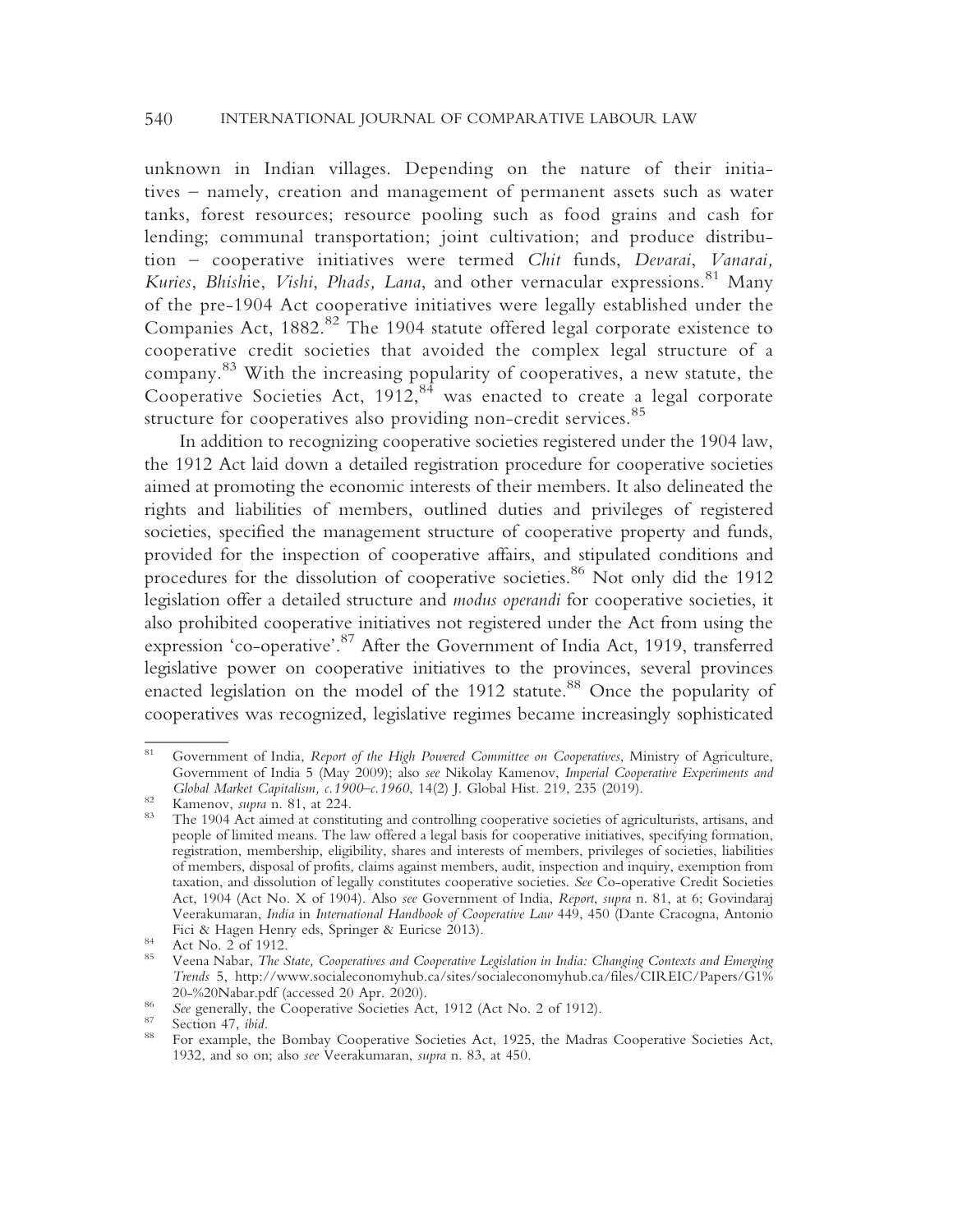with the intervention of governmental commissions and committees.<sup>89</sup> The Multiunit Cooperative Societies Act, 1942 was enacted to register cooperative societies having membership in more than one state.<sup>90</sup> This Act was repealed in 1984, which was further amended in  $2002.^{91}$  The 2002 Act facilitates the voluntary formation and operation of autonomous cooperative societies, operating in more than one state, in promoting socio-economic development of their members.  $^{92}$  In addition to these changes to the cooperative societies' statutes, the Companies Act, 1956 was amended to allow cooperative producer initiatives as companies under the Act.<sup>93</sup> Additionally, operation of the Banking Regulation Act, 1949, was extended to cover cooperative banking initiatives.<sup>94</sup>

Under the Government of India Act, 1935, cooperatives remained exclusively provincial subject matter, which was later modified by the Constitution of India, 1949.<sup>95</sup> Article 246 of the Constitution of India demarcates legislative boundaries of the Indian Parliament and the state legislatures.<sup>96</sup> While the Parliament has legislative power with respect to List I (Union List) and List III (Concurrent List), the state legislatures possess legislative power on matters in List II (State List) and List III of the Seventh Schedule of the Constitution.<sup>97</sup> In this constitutional distribution of legislative power, whereas the state legislatures are entitled to regulate cooperatives in their respective jurisdictions, the Parliament is entitled to regulate cooperatives operating in more than one state.<sup>98</sup> Accordingly, in addition to the above parliamentary legislation, all Indian states have their respective cooperative societies laws.<sup>99</sup> All of these laws aim at providing detailed structuring of cooperative activities in the respective states, including provisions for registration, partition, amalgamation, rights and duties of members and cooperative societies, borrowing parameters, investment restrictions, inquiry, inspection, auditing, surcharges, and liquidation.<sup>100</sup>

In India, the cooperative movement is fairly expansive, with cooperative societies engaging in a range of collective activities including production, processing, marketing,

<sup>89</sup> Government of India, Report, supra n. 81, at 7–16; Arun Kumar Ghosh, Cooperative Movement and Rural<br>Development in India, 37(3) Soc. Change 14, 16–20 (2007).

<sup>&</sup>lt;sup>90</sup> Veerakumaran, *supra* n. 83, at 450.<br><sup>91</sup> Ibid.<br><sup>92</sup> Ibid., at 452–453.<br><sup>93</sup> Ibid., at 450–451.<br><sup>94</sup> Ibid.<br><sup>95</sup> Government of India, *National Policy on Cooperatives, Department of Agriculture and Cooperation, Ministr* % of Agriculture, Government of India, New Delhi 1 (Mar. 2002).<br>
<sup>96</sup> Article 246, the Constitution of India, 1949.<br>
<sup>97</sup> Seventh Schedule, the Constitution of India, 1949.<br>
<sup>98</sup> See Entry 32 of List II (State List) and En

the Constitution of India, 1949.<br><sup>99</sup> Veerakumaran, *supra* n. 83, at 451.<br><sup>100</sup> Ibid.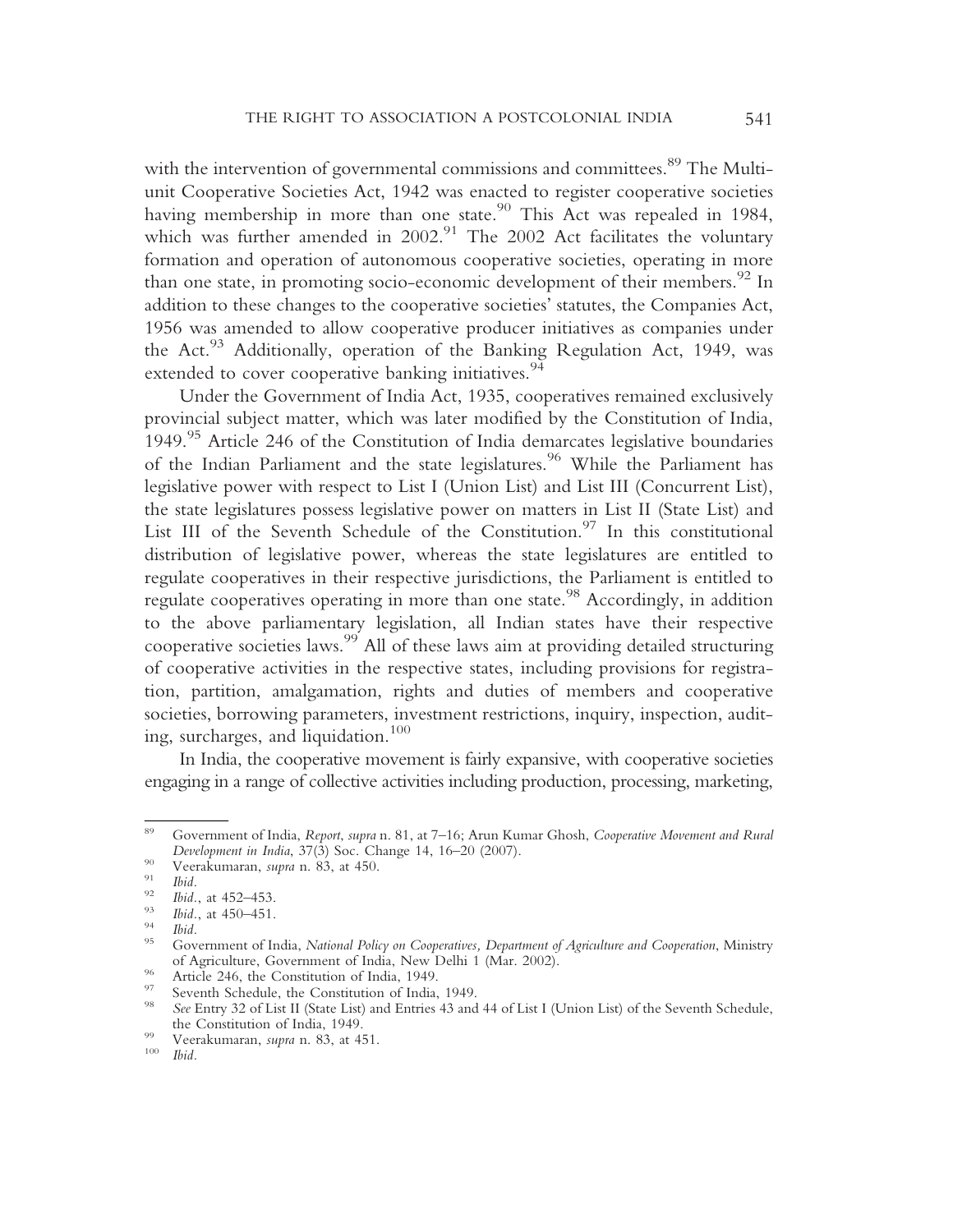housing, banking, manufacturing industries, health, and education.<sup>101</sup> They are prominent strategic apparatuses in the socio-economic development of the country. In spite of their prominence as institutions of autonomous collective action, an influential Government of India-sponsored committee report in 2009 suggested that ineffectual governance is a hindrance for cooperative societies in realizing their foundational ideals of voluntary, autonomous, democratic collective action for the marginalized population, and called for 'legal enablement' of cooperatives to promote the formative ideals of the cooperative movement.102 Although the notion of independent pooling of limited resources by means of voluntary collective action was not unknown in rural India, legal enablement was, and still remains, a central condition for the cooperative movement's continued viability.

The Cooperative Credit Societies Act of 1904 gave a specific legal expression to a notion of collective action that the Indian rural communities were already familiar with. The 1904 Act offered a 'legal basis' with attendant details about formation, scope, entitlements, liabilities, governmental oversight, and corporate dissolution of cooperative societies.<sup>103</sup> While these legislative details helped clarify the idea of cooperative societies, and offered consistency to the idea, they were not adopted in a conceptual vacuum. The very 'feel' – in an ontological sense – of what it means to constitute a cooperative movement (i.e. even without the legal concept of the cooperative society) emerged through social interaction, by way of the manner of actually organizing these collective actions. I elaborate on this combined strength of social- and legal-basis of the cooperative movement as workers' collective action in Part 6. To better appreciate that discussion, it is useful to note some concrete instances of collective action based on the ideas of trusteeship and cooperation. It is on the combined strength of social embeddedness and legal formulation that non-industrial (informal) workers build and sustain their collective action through cooperative societies, which I document in the following part.

### 5 TRUSTEESHIP & COOPERATION: CO-OPERATIVE SOCIETIES AS WORKERS' COLLECTIVE ACTION

In this part, I examine how the ideals of trusteeship and cooperation are coopted in informal workers' collective action. In explaining the 'validity' of claims made by squatter settlements – illegal occupants (therefore, not members of the constitutionalized civil society) – on to the government, Chatterjee notes $^{104}$ :

<sup>&</sup>lt;sup>101</sup> Ibid., at 453.<br><sup>102</sup> Government of India, *Report, supra* n. 81, at i–ii.<br><sup>103</sup> Ibid., at 6.<br><sup>104</sup> Chatterjee, *Lineages, supra* n. 13, at 15. On the validity of a range of 'illegal' claims, see ibid., at 15-17.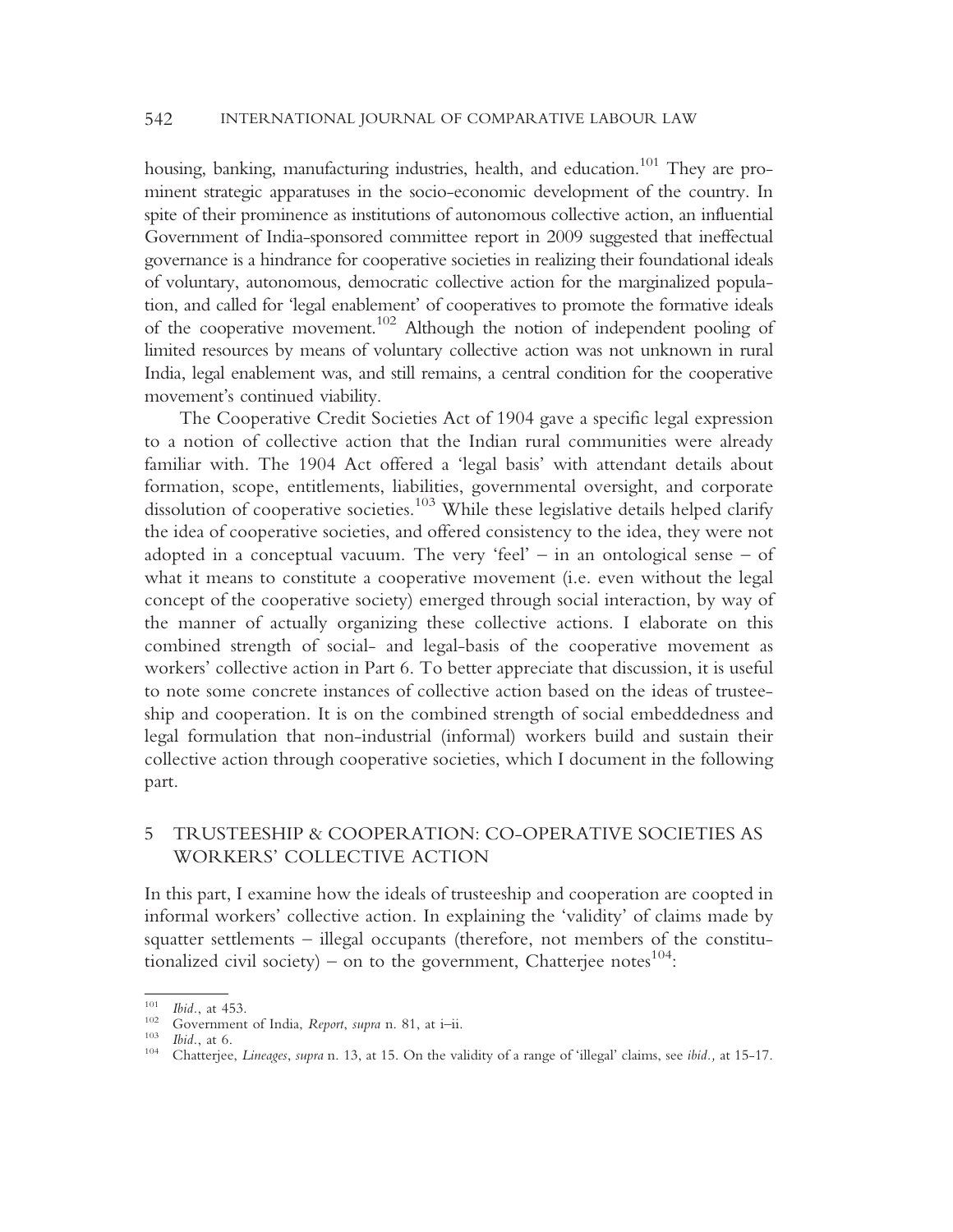If as squatters they have violated the law, they do not necessarily deny that fact, nor do they claim that their illegal occupation of land is right. But they insist that they have a right to housing and livelihood in the city, and, if they are required to move elsewhere, they must be rehabilitated. They form associations to negotiate with governmental authorities and seek public support for their cause. Their political mobilization involves an effort to turn an empirically formed *population group into a moral community*. The force of this moral appeal usually hinges on the generally recognized obligation of government to provide for the poor and the underprivileged. [emphasis mine]

The foundation of the 'right', that is, validity of the claim to livelihood by the squatters and the 'obligation' of the government, as much as it seems to conform to the right-duty framework, does not emanate from constitutional or legislative rights. The validity of the claim, even if formally illegal, rests on (the government's) social obligation towards a moral community, which traces its legitimacy back to the ideals of dharma, trusteeship, and cooperation, as I presently discuss.

Chatterjee's understanding is that by advancing these 'illegal' claims, specific groups of people appeal to the government's 'arbitrary power' exercised for the public good.105 However, appraising governmental obligation as arbitrary, or extralegal, would amount to ignoring alternative sources of legal validity that actors in the political society seek to cultivate. I propose that legitimacy of actors and action – the so-called extra-legal sources of validity – in the political society is often derived from long-cherished home-grown ideals rather than the formal institutional framework of the postcolonial nation. In offering the above proposition, I will primarily invoke the working of the Self Employed Women's Association (SEWA), which is active in the political society in organizing informal women workers.

In the political society, collective action is often concerned with claims for legitimizing the illegal. As noted earlier, for street vendors, operating on the streets and on other restricted land often amounts to illegal encroachment of public space. Likewise, for waste recyclers, operating in public dumping sites amounts to trespassing on public property. In the same way, informal transport workers often require (illegal) use of public space. Domestic workers subvert the classic contractual employment relationship by working in others' homes. Thus, legalization of existing illegal practices is often the rallying cry of collective action in the informal domain. In doing so, actors in the political society, such as SEWA, derive their moral legitimacy not from constitutional doctrines and institutions, but from higher ideals carrying social currency.

SEWA, a registered trade union that functions through numerous cooperative societies, combines the Gandhian idea of non-violent trusteeship with the

<sup>&</sup>lt;sup>105</sup> Chatterjee, Lineages, *ibid.*, at 17. By arbitrary power, Chatterjee means power exercised outside the law, but for promoting the public good, i.e. creating an exception to the application of the legal mandate.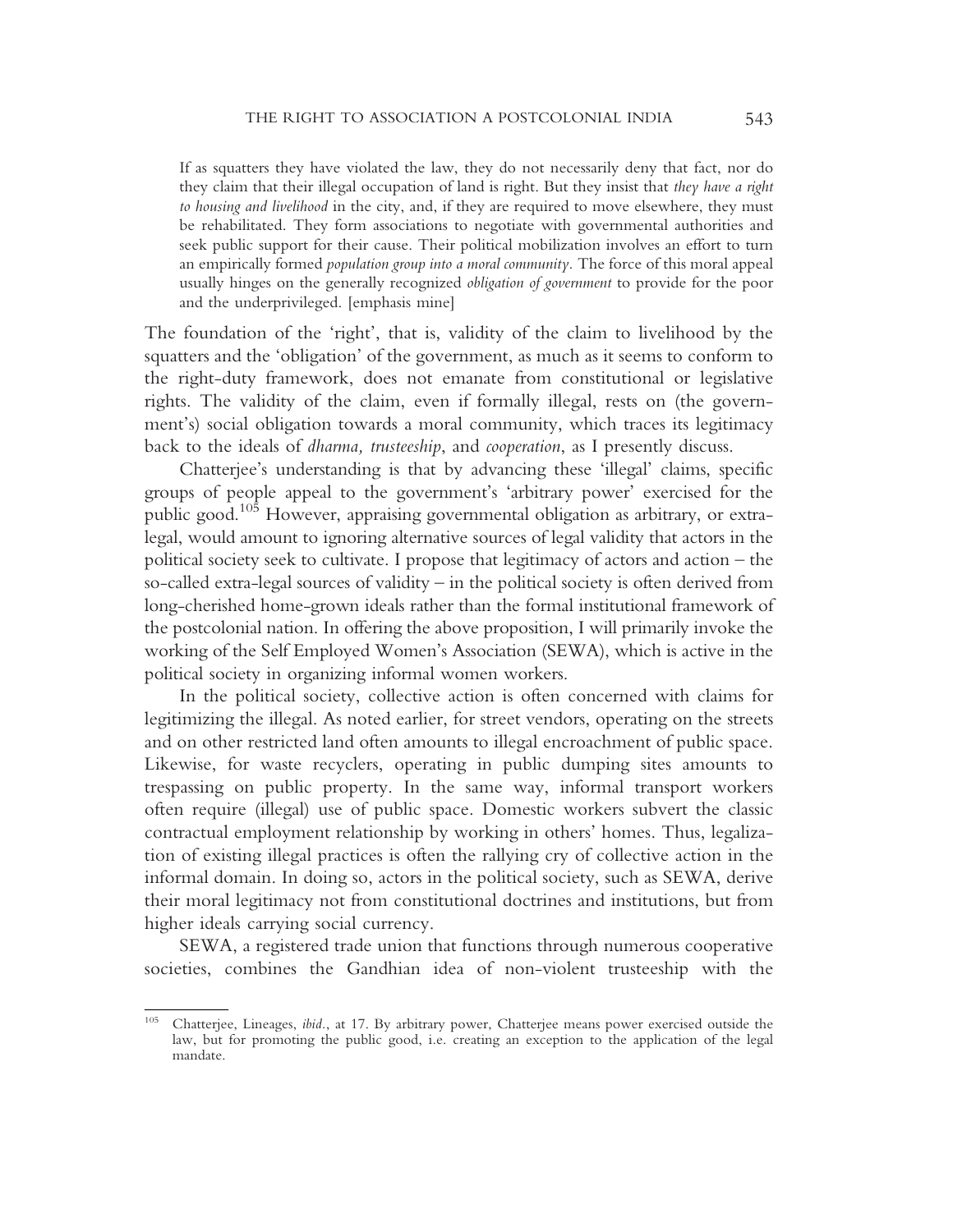cooperative agenda. The organization derives its moral legitimacy from the higher ideal of dharma as employed by Gandhi during India's independence movement. More tangibly, SEWA inherits Gandhian ideals of trusteeship and non-violence from its parent organization, the Textile Labour Association.<sup>106</sup> The idea of trusteeship denotes labour-management relationship not as inherently conflictridden but as a cooperative engagement marked by partnership and unity. According to SEWA's founder, the Gandhian approach 'put great emphasis on forging a partnership between labour and capital and solving disputes through mediation and negotiation[;] [s]trikes [are] considered less effective because their coerced solutions do not last'. <sup>107</sup> It is primarily in this ideal, rather than the institutions of the constitutional state, that SEWA bases the moral legitimacy of its actions. This approach is helpful because the ideal of trusteeship and cooperation is used as sources of legitimacy – bases for demands against the state – where many of the demands may, de jure, fall foul of the existing regulatory regime.

Since SEWA is not a traditional workers' organization (that is, an industrial trade union) engaged in collective bargaining with the employer, the ideal of trusteeship in SEWA's context should be seen more as an attitude to negotiation, a conciliatory and collaborative approach, with the state and other non-state institutions, rather than actual profit-sharing between employer and employees. As its organizational agenda, SEWA aims at livelihood and social security for its members.<sup>108</sup> In this respect, SEWA's collective activism extends to its relationship with the state (the government and elected representatives), the market (cooperatives), and provisioning (service delivery and training).<sup>109</sup> The organization also engages in political activism in collaboration with other organizations.<sup>110</sup> SEWA organizes its extensive activities (i.e. engagement with the market and service provisioning) – from waste-recycling business to banking services for informal workers – by constituting independent cooperative societies.<sup>111</sup> SEWA is prominent not only for its size and heterogeneity: it is also a pioneer in combining trade unionism and the cooperative movement, generating vibrant collective action by women workers that is not only influential nationally, but also well recognized globally.

<sup>&</sup>lt;sup>106</sup> Bhatt, *supra* n. 3, at 5–9.<br><sup>107</sup> Ibid., at 6.<br><sup>108</sup> Aditi Kapoor, *The SEWA Way: Shaping Another Future for Informal Labour*, 39 Futures 554, 555 (2007); Elizabeth Hill, Worker Identity, Agency and Economic Development: Women's Empowerment in the Indian Informal Economy 46–47 (Routledge 2010).<br>
109 Bhatt, supra n. 3, at 66, 71, 98; Hill, supra n. 108, at 76–77, 139–42.<br>
110 Bhatt, supra n. 3, at 98–213.<br>
111 Ibid., at 16–17, 53–54, 70, 99–122; Janhavi Dave et al., *The Se* 

Organising Through Union and Co-operative in India in Refusing to Be Cast Aside: Waste Pickers Organising Around the World 27 (Melanie Samson ed., WIEGO 2009).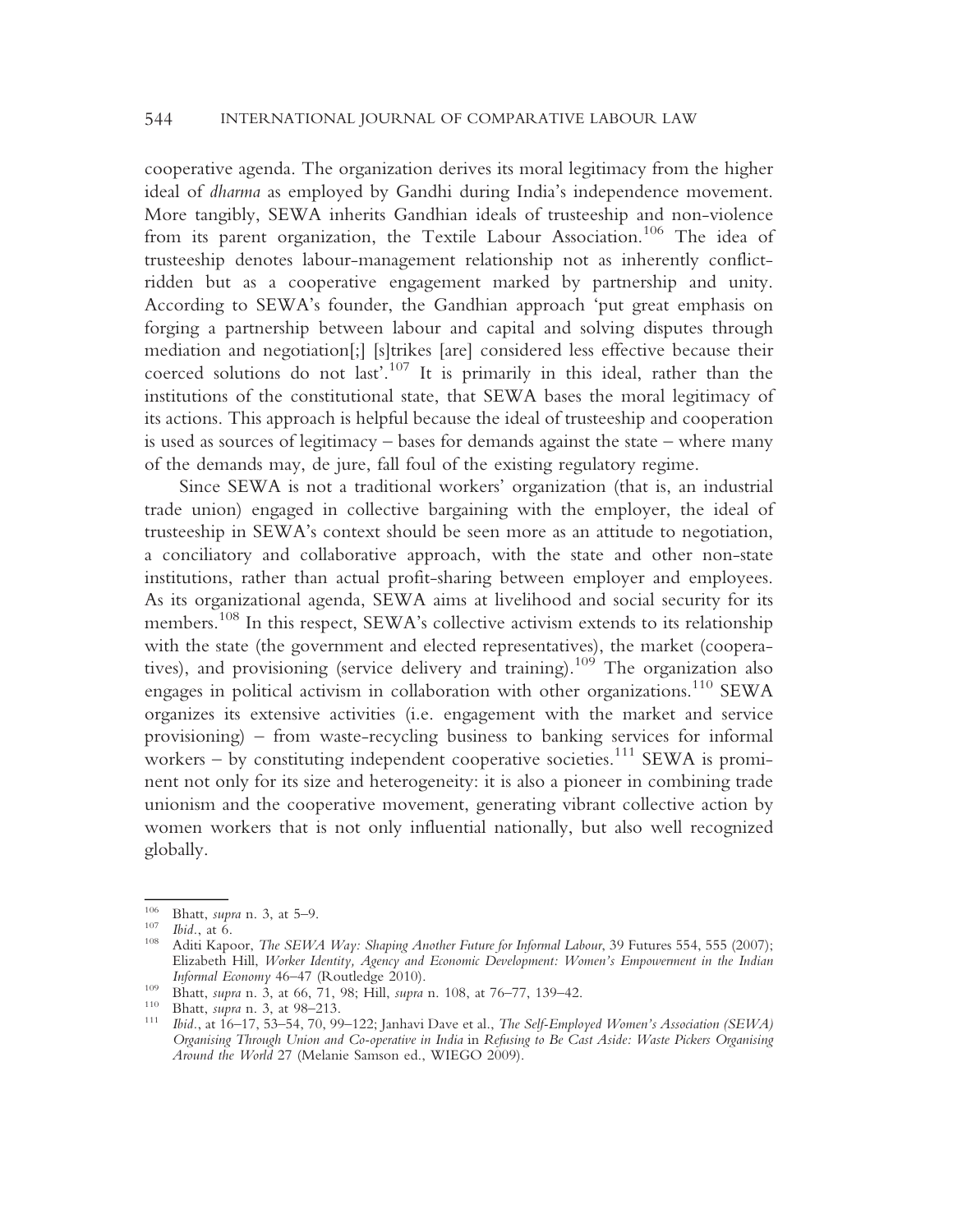SEWA may be prominent for its extensive use of the cooperative ideal in workers' collective action, but it is only one of several instances of collective action through cooperative societies.112 The unique status of SEWA, however, lies in the fact that it combines the cooperative form with the trusteeship ideal, thus constituting an important site of alternative legitimacy for a right to collective action (that is, the right to cooperative society), before such a right found its way into the Constitution. However, even in the absence of this combined ideal, a right to collective action was being socially recognized through its extensive use. While it is possible to multiply instances of workers' cooperatives, such extensive documentation is not necessary for the purposes of the present argument. It should suffice to note that by extensive use of the cooperative model as a collective socioeconomic initiative, workers in the political society occasioned the 'right' to cooperative society through socio-historical processes, which I elaborate on in the following.

# 6 CONTEXTUALIZING LAWMAKING: FROM SOCIAL AUTHENTICATION TO CONSTITUTIONAL VALIDATION

The idea of cooperative societies as workers' collective action – in which workers assert their right to association – could not be imagined by the judiciary before their formal legal institutionalization, and was only belatedly imagined and constitutionalized by the Indian Parliament. This delayed legal institutionalization of a ubiquitous right to association constitutes an important case for recognizing the organic socio-historical making process of a right, which forms the ontological foundation of such a right. In particular, the Indian Supreme Court's conceptualization of cooperative societies should help establish the centrality of sociohistorical processes as the site of rights' ontology under conditions of concurrent legitimacies of postcolonial societies. In Daman Singh v. State of Punjab, 113 the Supreme Court examined the constitutional validity of several provincial statutes on cooperative societies (Cooperative Societies Acts) insofar as these statutes mandate compulsory division or amalgamation of cooperative societies when the

<sup>&</sup>lt;sup>112</sup> For example, see Sharit K. Bhowmik & Kanchan Sarker, Worker Cooperatives as Alternative Production Systems, 29(4) Work and Occ. 460 (2002) (for case studies of several worker cooperatives, including their successes and failures); Anita Hammer, Institutional Analysis and Collective Mobilization in a Comparative Assessment of Two Cooperatives in India, in Alternative Work Organizations 157 (Maurizio Atzeni eds, Palgrave Macmillan 2012) (comparing a worker cooperative with a producer cooperative in two different Indian states); G. Mitu Gulati, T. M Thomas Isaac & William A Klein, When a Workers' Cooperative Works: The Case of Kerala Dinesh Bidi, 49 UCLA L. Rev. 1417 (2002) (examining the success of a worker cooperative in the Indian state of Kerala); Timothy Kerswell & Surendra Pratap, Worker Cooperatives in India (Palgrave Macmillan 2019) (analysing several worker cooperatives, including construction workers' cooperative run by SEWA, in different states of India). <sup>113</sup> 1985 SCR (3) 580.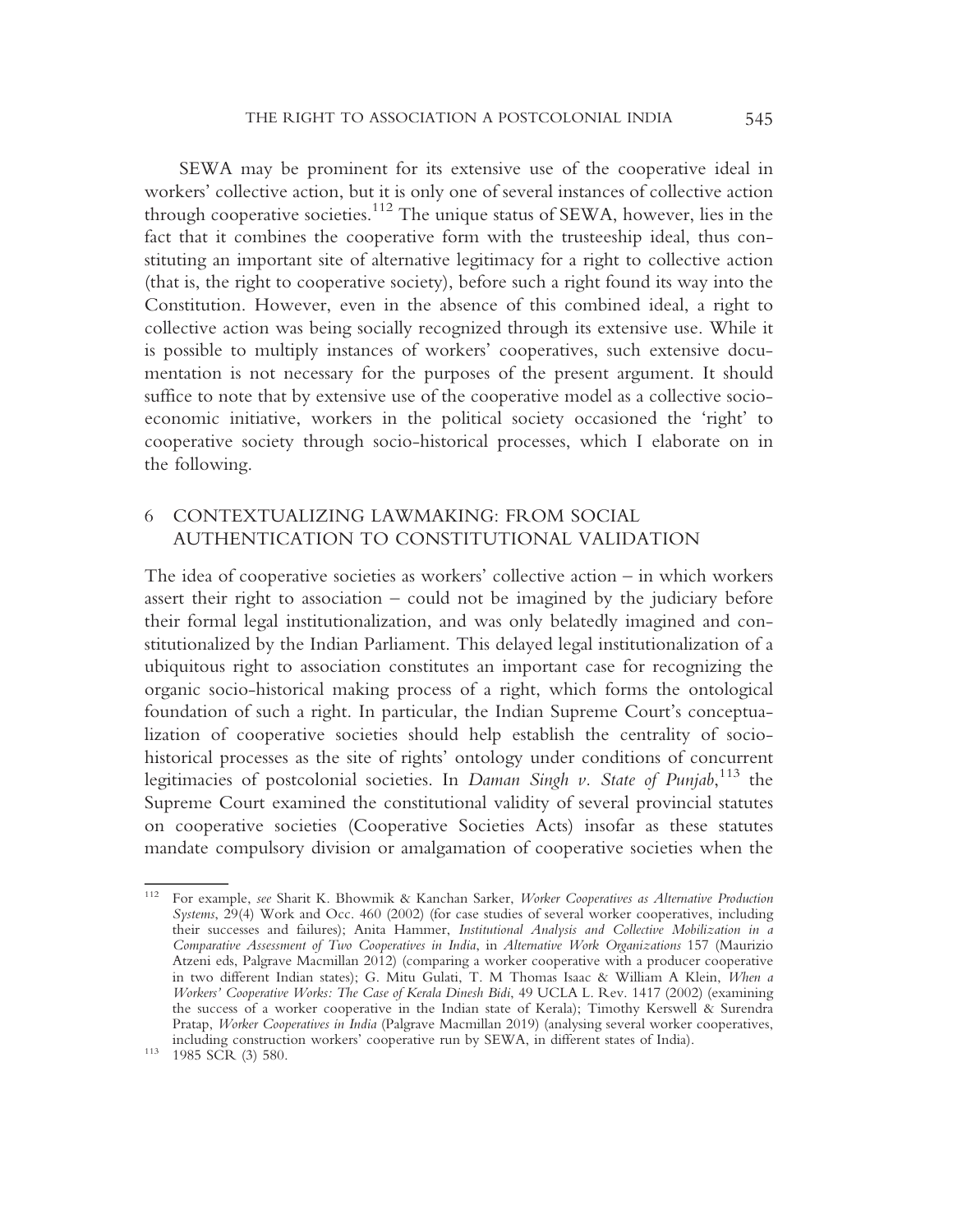government-appointed registrar of cooperative societies is satisfied that such a division or amalgamation is necessary in the interests of such societies and the public.<sup>114</sup> Even though the Court acknowledged the history of the cooperative movement in the country and recognized the need to promote a vibrant cooperative movement, it refused to see the constitutional challenge as a problem of independence and autonomy of collective action. The Supreme Court resolved the issue on the more technical ground that under the Constitution, legislation mandating the amalgamation of corporate entities (including cooperative societies) in the public interest or for the purposes of better management<sup>115</sup> is immune from challenge on the grounds of violation of fundamental rights to equality and freedom.<sup>116</sup>

Far from recognizing the autonomy of cooperative members and the independence of cooperative societies, the Court noted: '[o]nce a person becomes a member of a co-operative society, he loses his individuality qua the society and he has no independent rights except those given to him by the statute and the bylaws'. <sup>117</sup> This notion stands in contrast to that of the right to form trade unions. Even though the constitutional right to unionization was interpreted narrowly by the Supreme Court, the Court noted that workers' right to unionization is realized in the formation of a trade union<sup>118</sup> although the right does not consist of claims essential for fulfilling the objectives of a trade union (such as collective bargaining or strikes). According to the Court, in the context of cooperative societies, the only right to be considered is the statutory right of cooperatives enumerated in the cooperative societies legislation since cooperative societies have no existence outside the legislation. Statutory intervention (such as re-composition) in the workings of the cooperative societies does not amount to violation of the individual right to freedom of association.<sup>119</sup>

Drawing on the (provincial) cooperative societies' legislation and a constitutional provision,120 the Supreme Court construed cooperative societies in functional terms as similar to companies, that is, exclusively as corporate entities for economic activity, promoting cottage industries in the public interest, rather than institutions of autonomous collective action.<sup>121</sup> Even when cooperative societies claimed breach of independence and autonomy in collective action, the Court could not imagine a right to 'collective action'. This is a problem of construction,

The Thid.<br>
115 See Art. 31A (1)(c), the Constitution of India, 1949.<br>
116 See Arts 14 and 19, the Constitution of India, 1949.<br>
117 Ibid. [emphasis mine].<br>
118 All India Bank Employees' Association v. National Industrial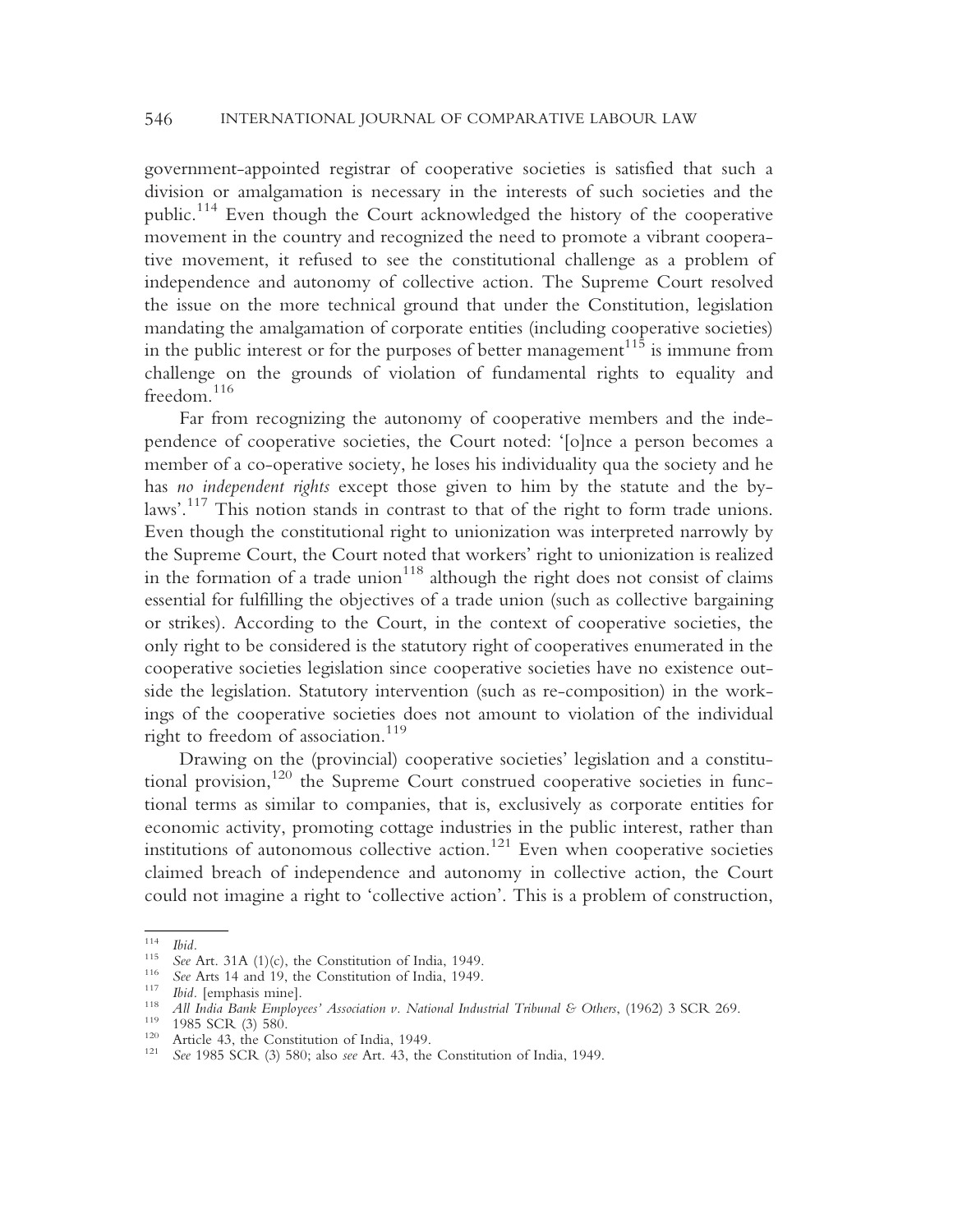and a complex one at that. The specific socio-historical context in the making of a right (that is, the right to collective action in the political society), as indicated by Holmes, is difficult to discern in the present context. Historical investigation into the ontological basis of cooperative societies as collective action would need to follow an unusual trajectory, which the judiciary is ill-equipped to carry out. Unless legislated through a statute or constitutionalized, the judiciary – because of its formal institutional embeddedness – is blinded to the informal social lawmaking processes or lived experiences of the citizenry in the political society in India. The legislature, then, needs to mediate the social conception of rights and its formal juridical formulation.

As an expression of workers' collective action, the socio-historical lawmaking account of cooperative societies in India should be approached in a cautious context-specific manner. As noted above, in conceiving the postcolonial Indian state, there were influential alternative ideas for the constitution of the political community other than as a constitutional nation state on the European model. The idea of a nation as a series of loosely combined rural socio-political communities permeated the thoughts of both Gandhi and Tagore, albeit in different conceptualizations. In spite of some constitutional concessions,122 both Gandhi's and Tagore's ideas were sidelined in favour of industrial capitalism and constitutional bureaucracy. However, instead of becoming a homogeneous constitutional state, independent India could be seen as functioning on two interrelated planes of legal legitimacy: first, constitutional citizenship and second, political citizenship.

It is this disjuncture of legal legitimacy that is captured in Chatterjee's idea of political society or governmental systems. On the one hand, constitutional legitimacy is secured by means of the social contract between the state and the civil society, whereas on the other, governmental legitimacy could be traced to the high ideals of eternal truth or dharma (expressed as satyagraha in Gandhi's case). It must, however, be remembered that in the political society, in interactions between the government and the citizens, dharma as a regulatory ideal is rarely, if ever, explicitly invoked. Righteousness underlying the idea of dharma takes the more strategic and relatable concepts of trusteeship and cooperation, particularly in the context of productive economic relationships.

While the more familiar right to association, in the form of trade unionism in industrial relations, is authenticated by the constitutional order and implemented through parliamentary and state legislation, the cooperative society as a right to association derived its legitimacy primarily from the home-cultivated, if not

<sup>122</sup> In the forms of local self-governing bodies or village panchayats, and the policy of promoting cooperative societies. See Arts 40, Part IX, Art. 19, Art. 43, Part IXB, the Constitution of India, 1949 (some of these constitutional provisions were introduced as recently as in 2011).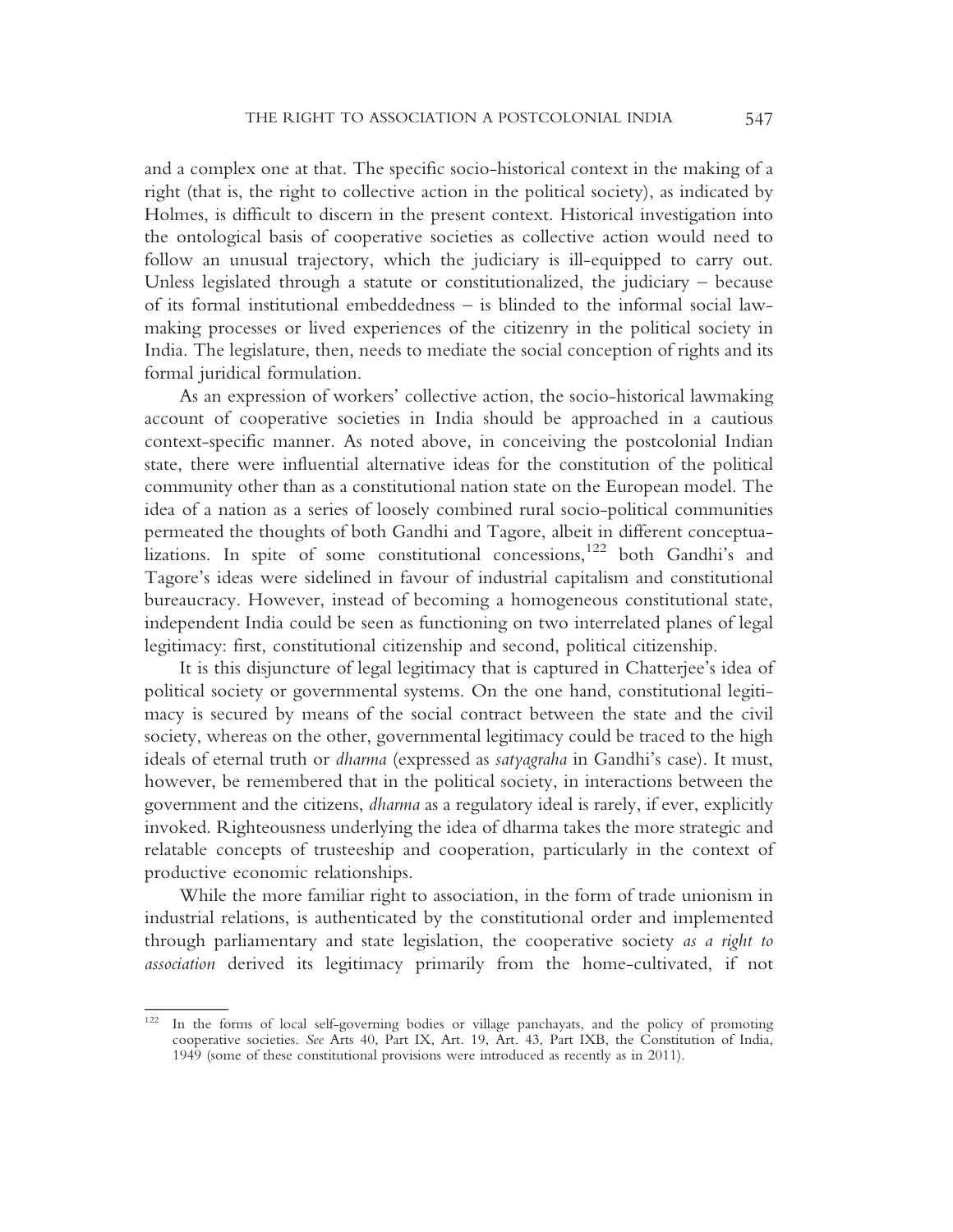exclusively indigenous, political ideals,<sup>123</sup> before it became a justiciable constitutional right in 2011.124 However, it must be remembered that before becoming a constitutional right in 2011, cooperative societies had been legally constituted through legislation for over 100 years. Still, this legislation – that offered a structure to erstwhile cooperative initiatives – perceived such societies as less complex forms of companies furthering smaller-scale economic activities. The fact that cooperative societies were also manifestations of collective action remained obscured from the legislative consciousness.

It is by means of the performance of collective action, in sui generis sociopolitical circumstances, by organizations such as SEWA that a 'right' to association emerged. In fact, SEWA (along with similar organizations) organizes informal workers such as street vendors, waste recyclers, domestic workers, informal transport workers and various other categories of workers who are not typical industrial workers tied to an employment contract. Many of these workers' livelihoods violate constitutional and legal rights (to property), constitute criminal wrong, bypass taxation, and bend formal civic norms. Yet their livelihoods are tolerated and their demands (often illegal, such as unauthorized claim to public spaces and public services) are met. These workers do not bring their claims against an employer or bargain with the management: their demands are directed at the government. As noted above, these workers occupy the political society, negotiating their well-being with the government as the governed 'population'. Since these workers are not typical industrial workers and the socio-political space they occupy is not that of traditional industrial democracy, trade union-based collective action is somewhat marginal for their situation. It is true that SEWA is registered as a trade union, but its programmes are all conceived as collective 'cooperative' action.

SEWA explicitly bases its authenticity on the ideals of trusteeship and cooperation. Its general approach is conciliatory and collaborative, and it aims at the 'collaborative' economic self-sufficiency of its members. With this intent, SEWA creates economic opportunities for its members, lobbies with the government, and undertakes political campaigning. What features prominently through all of these functional trajectories is the autonomy and independent participation of SEWA members in decision-making processes. These processes are precisely what the Supreme Court denied to cooperative society members in Daman Singh. However, just because trusteeship and cooperation are guiding principles of SEWA, the

<sup>123</sup> However, it may be worthwhile to note here that there is some constitutional recognition of ancient – and modern – Indian ideals, such as, 'cherish[ing] and follow[ing] the noble ideals which inspired [India's] national struggle for freedom' and 'valu[ing] and preserv[ing] the rich heritage of [India's] composite culture' are two of the important fundamental duties of every Indian citizen. See Arts 51A (b) and 51A (f), the Constitution of India, 1949.

Article 19 (1) (c), the Constitution of India, 1949. Also *see* generally The Constitution (Ninety Seventh Amendment) Act, 2011.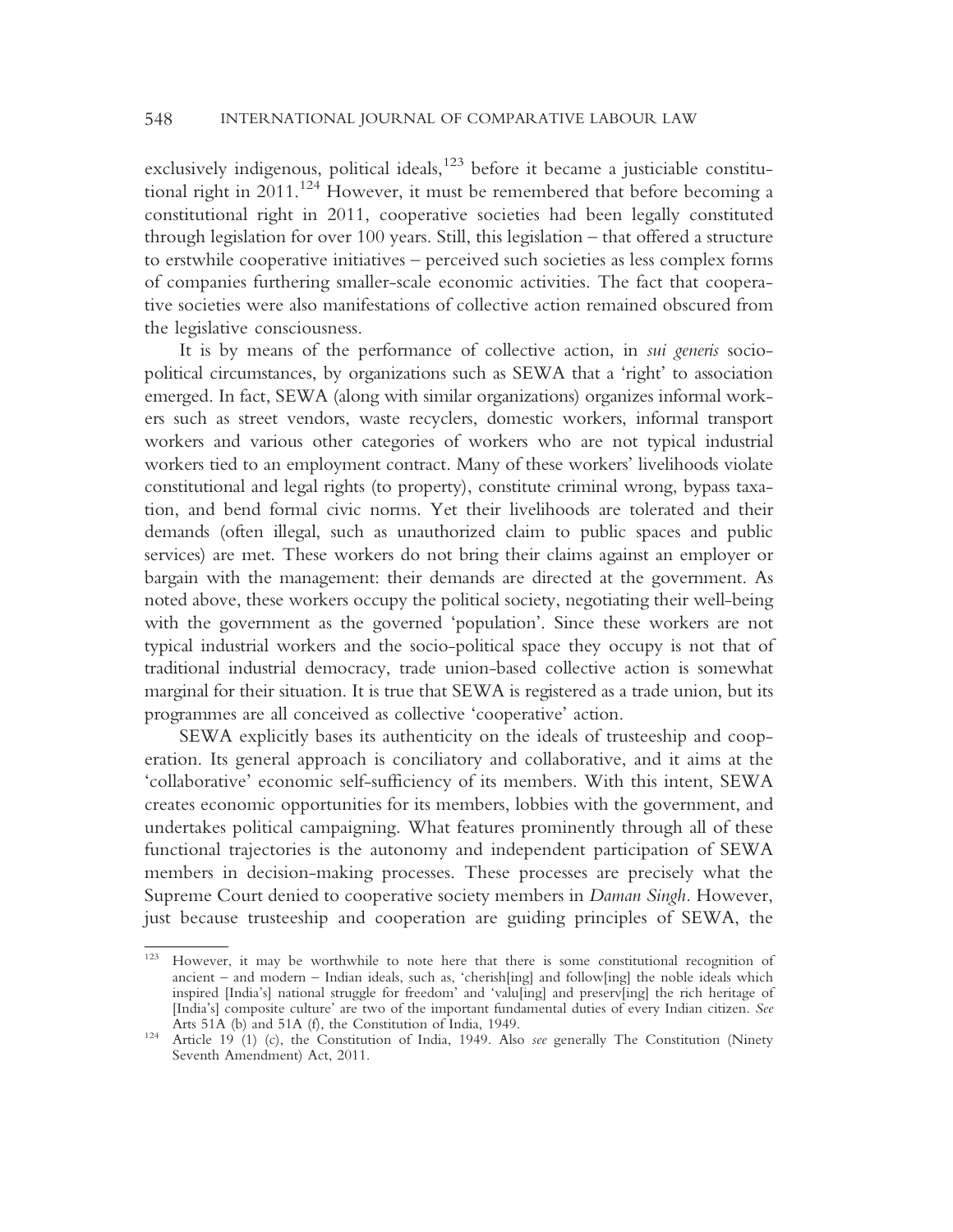organization does not refrain from employing the language of constitutional human rights. Arguably, SEWA does not exclusively belong to the political society: it also invokes the legal tools of the civil society, including the constitutional right to form trade unions.

In recognition of SEWA's (and a range of other cooperative societies') vision of cooperative society as a right to association, the right to set up cooperative societies was constitutionalized as a justiciable fundamental right alongside the right to form trade unions through the Constitution (Ninety Seventh Amendment) Act, 2011.125 In the absence of this social imagination of the contours of the 'right' (that is, through socio-historical processes) the judiciary could not 'conceive' of such a claim as a right. It is true that for a claim to become a justiciable right, it needs to be mediated by the legislature.<sup>126</sup> It is also true that it is the legislature that is better able to conceive a right when it emerges through socio-historical interaction.<sup>127</sup> However, by focusing solely on the role of the legislature, or for that matter, on that of the judiciary, we miss an important element of the lawmaking process – perhaps the most important one where a right organically transpires – which is simultaneously responsible for the realization of the right. When a society is already accustomed to the practice of a right, its institutionalization follows (rather than precedes) and facilitates its realization.

In the context of our preoccupation, it would seem that even though the legislature created institutional space for rural cooperative action (since 1904), its conceptualization of cooperatives as an associational right was substantially delayed (until 2011), and occurred only after the cooperative societies had conceived of such a right and socially experimented with it. Much of the scholarly debate on the making and realization of constitutional and human rights, and in particular, the right to association, begins with the truism that there exists a right (a legitimate entitlement) that is identifiable and knowable, howsoever vaguely.<sup>128</sup> I argue that this consensus may not work in heterogeneous postcolonial societies. In this article, my attempt has been to indicate that we should not discount the social lawmaking process by means of which the very idea of a legitimate claim  $-$  a legal right  $-$  comes to life.

#### 7 CONCLUSION

Postcolonial societies such as India are complex sites of multiple legal legitimacies. Unless we acknowledge these multiple legitimacies, and adequately

<sup>&</sup>lt;sup>125</sup> A government-appointed committee recommended the inclusion of right to cooperatives under Art. 19 of the constitution. See Government of India, Report, supra n. 81, at 30–31.<br>
<sup>126</sup> Webber et al., supra n. 2, at 1, 14, 21, 102.<br>
<sup>127</sup> Ibid., at 3, 93–94, 99–100, 115.<br>
<sup>128</sup> See references cited in fn. 2.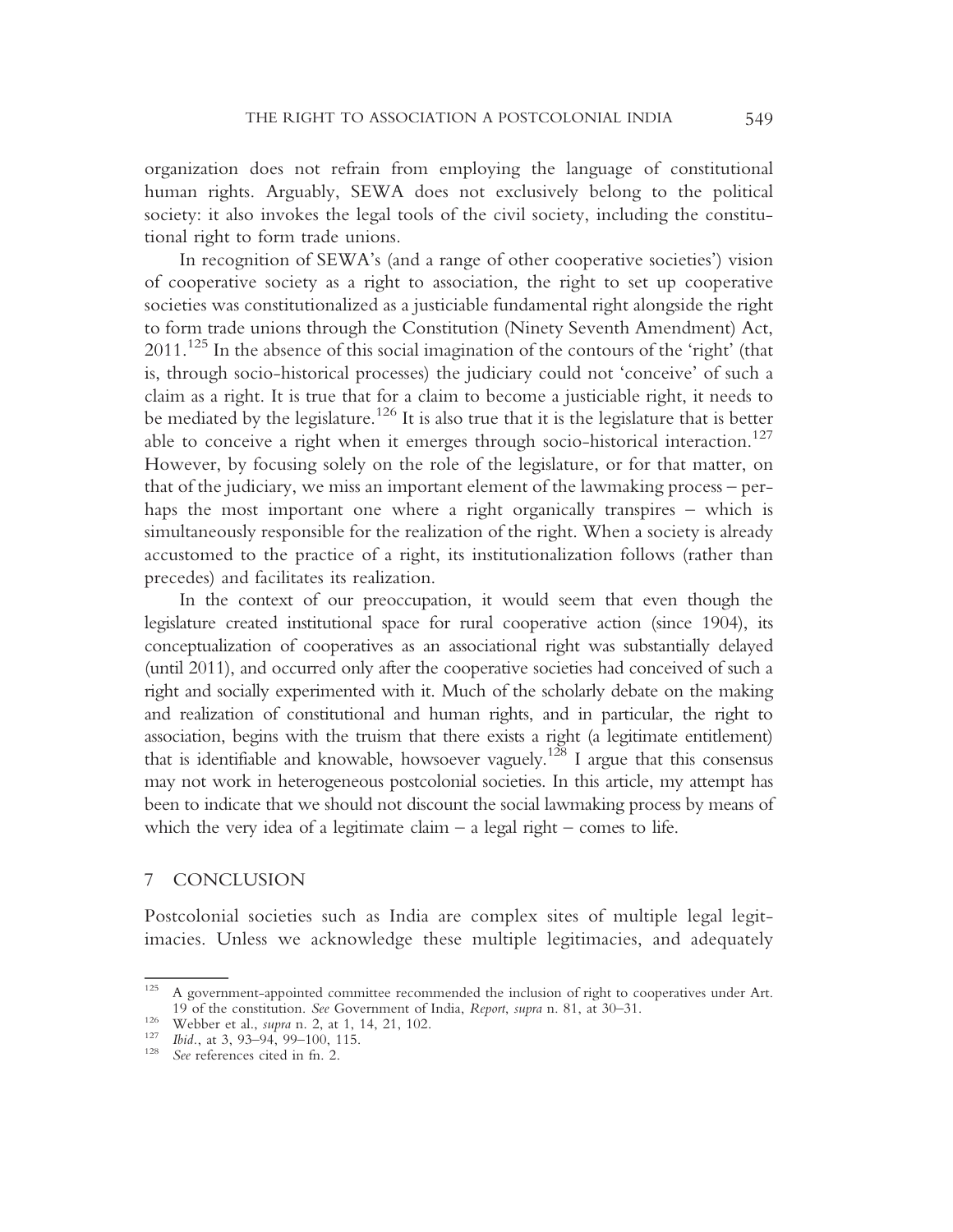explain them, our understanding of the unique sources and sites of lawmaking in these societies is likely to remain incomplete. The workers' right to association, or the legal basis of collective action, is a political right, that is, the right to engage in the industrial democratic process. For an important political right such as the right to association, then, contextual sensitivity in legal evaluation is essential. It should not merely be explained with reference to the universal industrial relations model. In the sui generis space of the political society, this right navigates an even broader field, that of the general political process (involving a worker-state relationship in contrast with the employee-employer relationship). Due to the unique nature of this right, it should be deciphered as a narrative about the lawmaking process which is centred on lived experiences – immemorial custom – of workers and their collectives.

In 1904, the Co-operative Credit Societies Act offered a legal basis for the continued realization of cooperative initiatives through a formal institutional structure, thereby bringing cooperative societies within the formal monitoring and adjudicative apparatus. After more than 100 years, in 2009, a governmentappointed committee recognized that cooperative societies needed legal enablement for their proper functioning. Thus, it is true that legislation gave institutional meaning – and a legal form – to the cooperatives and helped that institutional form to evolve, but the legislative process did not occur in a vacuum and required gradual updating, all the while taking a cue from social interaction. The modern idea of cooperative societies as a right to association – at least since 2011 – emerged through the interaction between social experimentation and legal intervention. It is this combined lawmaking process that we should examine to decipher the evolution of rights in postcolonial societies.

Lastly, it might be a useful future exercise to assess the constraints of judicial imagination under the institutionalized Western industrial democracy model in adequately evaluating the complexities of postcolonial societies. In this respect, the Canadian Supreme Court's jurisprudence on the right to association serves as a useful contrast to that of the Indian Supreme Court.<sup>129</sup> In expanding the notion of the right to association to include collective bargaining, the Canadian Supreme Court noted that collective bargaining as an entitlement emerged through the labour movement in Canadian society: it was a fundamental aspect of society before its recognition as a legal right under Canadian law.<sup>130</sup> This genealogical vindication of social values, to borrow Alan Bogg's eloquent phrase, we must remember, occurs through the orthodoxy of

<sup>129</sup> I draw this comparison while fully aware of the complexities arising from the settler-colonial legal and structural impositions on Canadian society.<br>Alan Bogg, The Constitution of Capabilities: The Case of Freedom of Association, in The Capability Approach

to Labour Law 241, 258 (Brian Langille ed., Oxford University Press 2019).